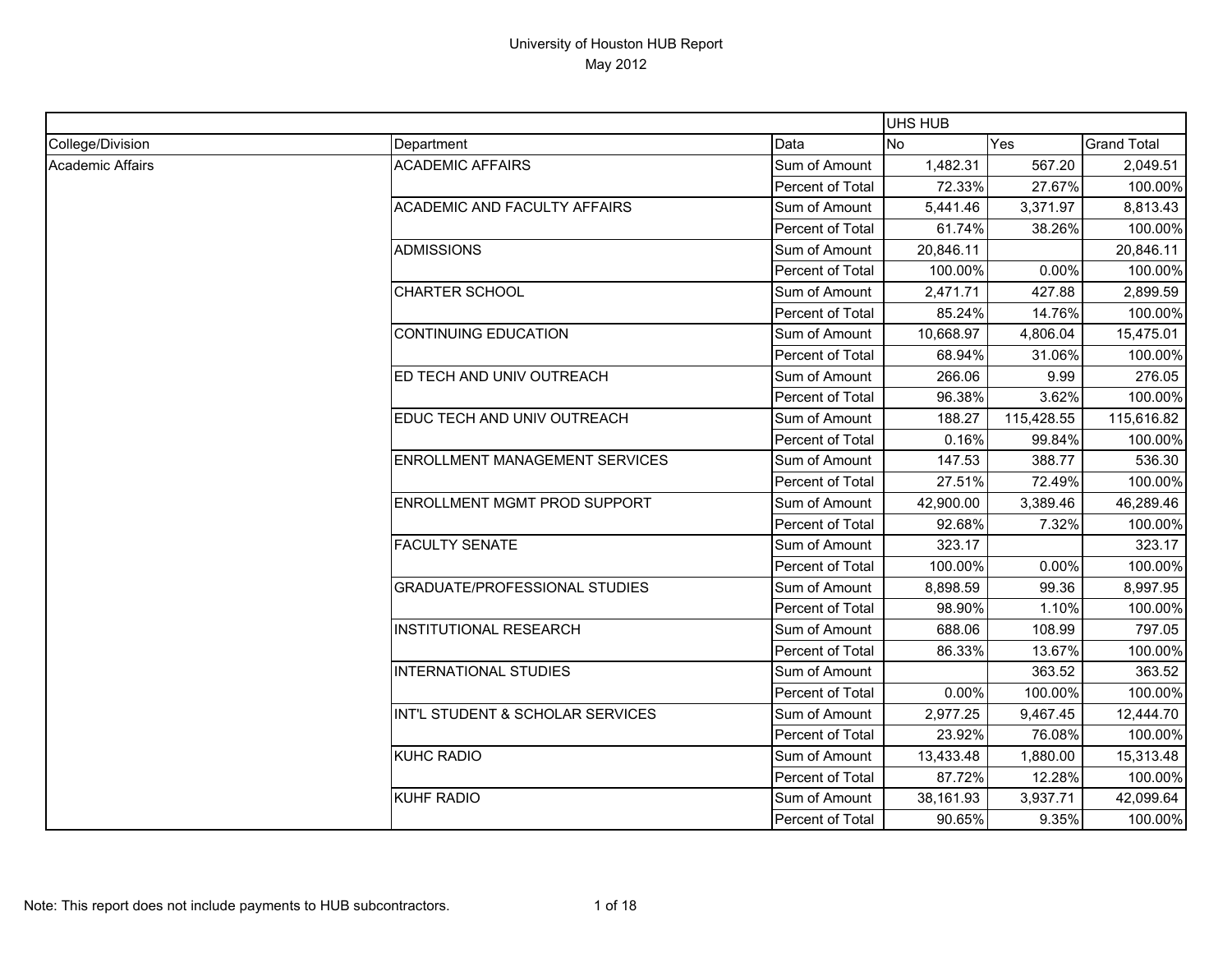|                                   |                                       |                         | <b>UHS HUB</b> |            |                    |
|-----------------------------------|---------------------------------------|-------------------------|----------------|------------|--------------------|
| College/Division                  | Department                            | Data                    | <b>No</b>      | Yes        | <b>Grand Total</b> |
| <b>Academic Affairs</b>           | LEARNING & ASSESSMENT SERVICES        | Sum of Amount           | 4,034.54       | 37.41      | 4,071.95           |
|                                   |                                       | Percent of Total        | 99.08%         | 0.92%      | 100.00%            |
|                                   | LEARNING AND ASSESSMENT SVCS          | Sum of Amount           | 54.90          | 487.43     | 542.33             |
|                                   |                                       | Percent of Total        | 10.12%         | 89.88%     | 100.00%            |
|                                   | LEARNING SUPPORT SERVICES             | Sum of Amount           | 342.68         | 671.66     | 1,014.34           |
|                                   |                                       | Percent of Total        | 33.78%         | 66.22%     | 100.00%            |
|                                   | <b>REGISTRATION AND ACADEMIC RECO</b> | Sum of Amount           | 4,754.96       | 4,511.72   | 9,266.68           |
|                                   |                                       | Percent of Total        | 51.31%         | 48.69%     | 100.00%            |
|                                   | SCHOLARSHIPS AND FINANCIAL AID        | Sum of Amount           | 764.57         | 1,164.10   | 1,928.67           |
|                                   |                                       | Percent of Total        | 39.64%         | 60.36%     | 100.00%            |
|                                   | TV PUBLIC BROADCASTING                | Sum of Amount           | 40,056.95      | 1,743.95   | 41,800.90          |
|                                   |                                       | Percent of Total        | 95.83%         | 4.17%      | 100.00%            |
|                                   | UH OFF-CAMPUS SUPPORT                 | Sum of Amount           | 9,097.06       | 236.31     | 9,333.37           |
|                                   |                                       | Percent of Total        | 97.47%         | 2.53%      | 100.00%            |
|                                   | UH WELCOME CENTER                     | Sum of Amount           | 2,242.71       | 1,374.46   | 3,617.17           |
|                                   |                                       | Percent of Total        | 62.00%         | 38.00%     | 100.00%            |
|                                   | UNDERGRADUATE SCHOLARS                | Sum of Amount           | 417.50         | 59,697.91  | 60,115.41          |
|                                   |                                       | Percent of Total        | 0.69%          | 99.31%     | 100.00%            |
|                                   | UNDERGRADUATE STUDIES                 | Sum of Amount           | 575.55         | 1,400.36   | 1,975.91           |
|                                   |                                       | Percent of Total        | 29.13%         | 70.87%     | 100.00%            |
|                                   | <b>URBAN EXPERIENCE VPSA</b>          | Sum of Amount           |                | 2,830.57   | 2,830.57           |
|                                   |                                       | Percent of Total        | 0.00%          | 100.00%    | 100.00%            |
|                                   | <b>VETERAN SERVICES</b>               | Sum of Amount           | 617.89         | 47.65      | 665.54             |
|                                   |                                       | Percent of Total        | 92.84%         | 7.16%      | 100.00%            |
| Academic Affairs Sum of Amount    |                                       |                         | 211,854.21     | 218,450.42 | 430,304.63         |
| Academic Affairs Percent of Total |                                       |                         | 49.23%         | 50.77%     | 100.00%            |
| Administration and Finance        | <b>ADMINISTRATION &amp; FINANCE</b>   | Sum of Amount           | 1,731.59       | 380.11     | 2,111.70           |
|                                   |                                       | <b>Percent of Total</b> | 82.00%         | 18.00%     | 100.00%            |
|                                   | <b>AUXILIARY SERVICES OPERATIONS</b>  | Sum of Amount           | 1,406.52       | 781.79     | 2,188.31           |
|                                   |                                       | Percent of Total        | 64.27%         | 35.73%     | 100.00%            |
|                                   | <b>BUDGET</b>                         | Sum of Amount           | 418.22         |            | 418.22             |
|                                   |                                       | Percent of Total        | 100.00%        | 0.00%      | 100.00%            |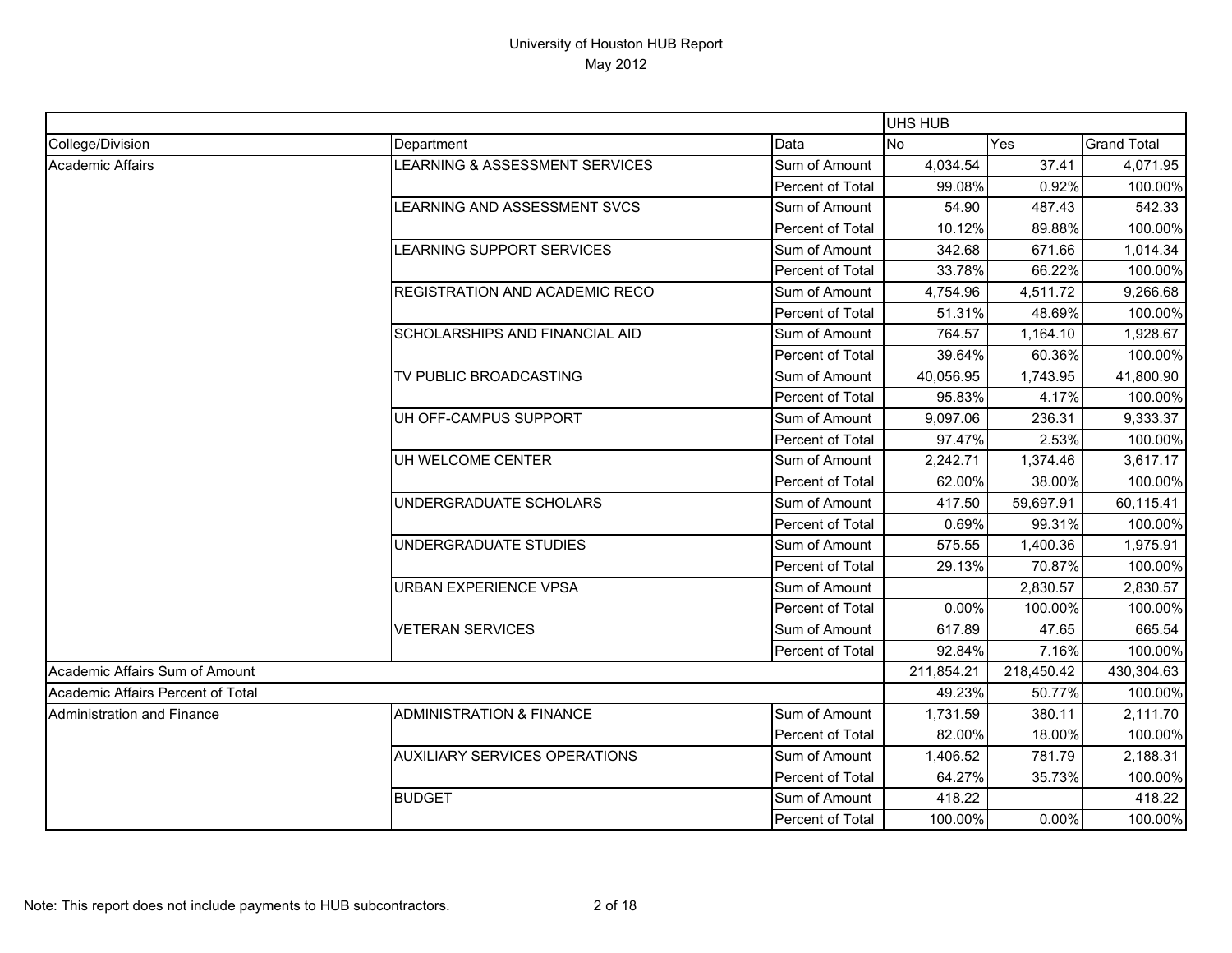|                            |                                               |                  | UHS HUB       |            |                    |
|----------------------------|-----------------------------------------------|------------------|---------------|------------|--------------------|
| College/Division           | Department                                    | Data             | No            | Yes        | <b>Grand Total</b> |
| Administration and Finance | <b>BUSINESS SERVICES OPERATIONS</b>           | Sum of Amount    | 430.12        | 1,752.50   | 2,182.62           |
|                            |                                               | Percent of Total | 19.71%        | 80.29%     | 100.00%            |
|                            | CENTRAL FACILITY SERVICES                     | Sum of Amount    | 9,883.22      | 3,333.23   | 13,216.45          |
|                            |                                               | Percent of Total | 74.78%        | 25.22%     | 100.00%            |
|                            | <b>CULLEN PERFORMANCE HALL</b>                | Sum of Amount    | 21,934.89     | 28.47      | 21,963.36          |
|                            |                                               | Percent of Total | 99.87%        | 0.13%      | 100.00%            |
|                            | <b>ENTERPRISE SYSTEMS</b>                     | Sum of Amount    | 705,186.06    | 526,400.06 | 1,231,586.12       |
|                            |                                               | Percent of Total | 57.26%        | 42.74%     | 100.00%            |
|                            | ENVIRONMENTAL HEALTH RISK MGMT                | Sum of Amount    | 6,578.69      | 4,954.69   | 11,533.38          |
|                            |                                               | Percent of Total | 57.04%        | 42.96%     | 100.00%            |
|                            | <b>FACILITIES MANAGEMENT</b>                  | Sum of Amount    | 67,896.77     | 37,788.28  | 105,685.05         |
|                            |                                               | Percent of Total | 64.24%        | 35.76%     | 100.00%            |
|                            | <b>FACILITIES OPERATION &amp; MAINT</b>       | Sum of Amount    | 136,915.85    | 11,610.30  | 148,526.15         |
|                            |                                               | Percent of Total | 92.18%        | 7.82%      | 100.00%            |
|                            | <b>FACILITIES PLANNING &amp; CONSTRUCTION</b> | Sum of Amount    | 11,798,107.31 | 230,190.40 | 12,028,297.71      |
|                            |                                               | Percent of Total | 98.09%        | 1.91%      | 100.00%            |
|                            | FINANCE-A&F                                   | Sum of Amount    | 3,171.58      | 2,283.09   | 5,454.67           |
|                            |                                               | Percent of Total | 58.14%        | 41.86%     | 100.00%            |
|                            | HIGH PERFORMANCE COMPUTING & NETWORKS         | Sum of Amount    | 16,020.64     |            | 16,020.64          |
|                            |                                               | Percent of Total | 100.00%       | 0.00%      | 100.00%            |
|                            | <b>HUMAN RESOURCES</b>                        | Sum of Amount    | 2,681.23      | 35,687.42  | 38,368.65          |
|                            |                                               | Percent of Total | 6.99%         | 93.01%     | 100.00%            |
|                            | <b>INST - BUSINESS SERVICES</b>               | Sum of Amount    | 3,412,546.28  |            | 3,412,546.28       |
|                            |                                               | Percent of Total | 100.00%       | 0.00%      | 100.00%            |
|                            | MINOR AND PLANNED PROJECTS                    | Sum of Amount    | 868,036.29    | 387,887.92 | 1,255,924.21       |
|                            |                                               | Percent of Total | 69.12%        | 30.88%     | 100.00%            |
|                            | NORTH ZONE CUSTODIAL                          | Sum of Amount    | 2,333.32      | 23,113.72  | 25,447.04          |
|                            |                                               | Percent of Total | 9.17%         | 90.83%     | 100.00%            |
|                            | ONE CARD PROGRAM                              | Sum of Amount    | 415.30        | 218.66     | 633.96             |
|                            |                                               | Percent of Total | 65.51%        | 34.49%     | 100.00%            |
|                            | PARKING & TRANSPORTATION OPERATIONS           | Sum of Amount    | 217,817.96    | 415.51     | 218,233.47         |
|                            |                                               | Percent of Total | 99.81%        | 0.19%      | 100.00%            |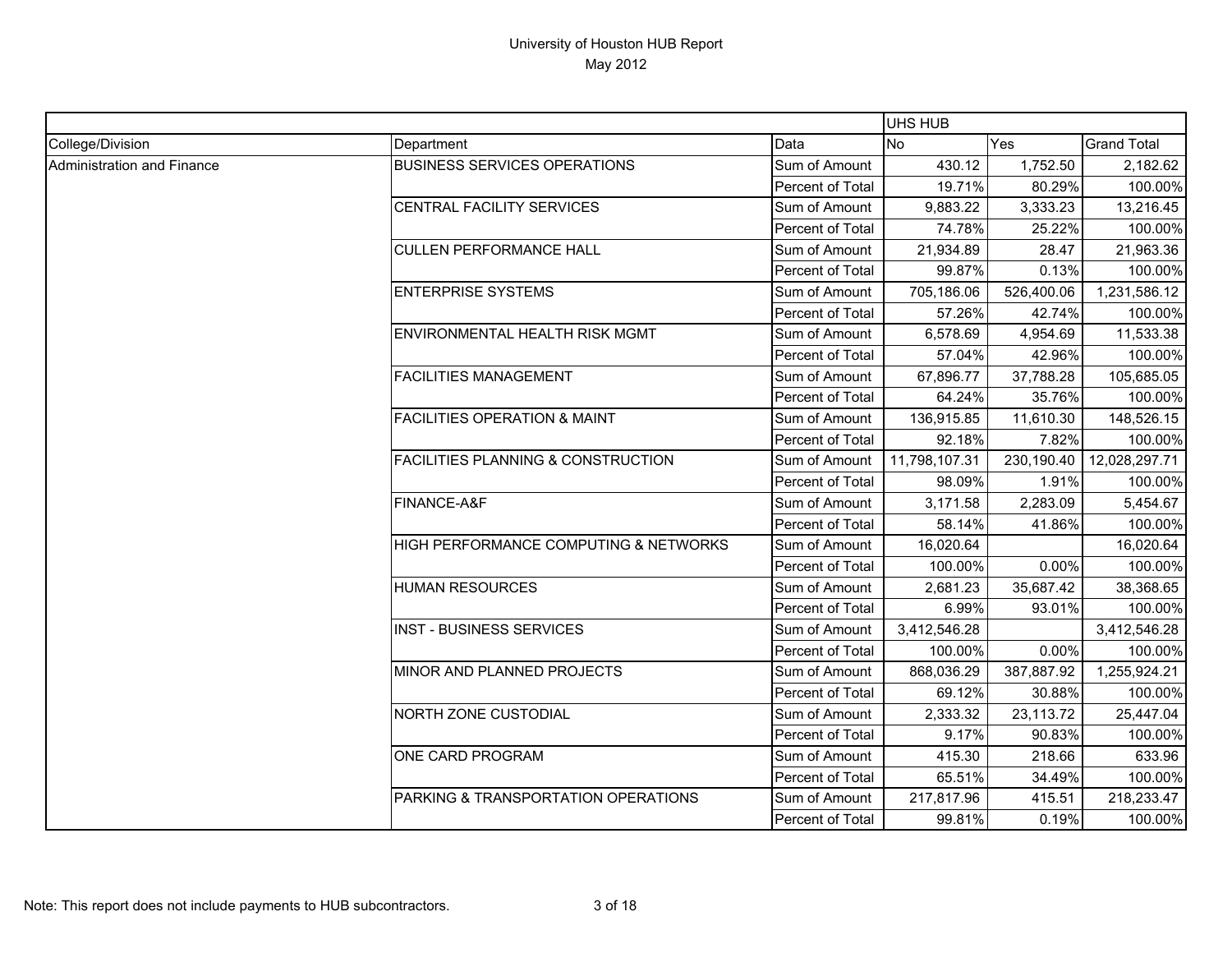|                                             |                                          |                  | UHS HUB    |              |                    |
|---------------------------------------------|------------------------------------------|------------------|------------|--------------|--------------------|
| College/Division                            | Department                               | Data             | <b>No</b>  | Yes          | <b>Grand Total</b> |
| <b>Administration and Finance</b>           | PHY PLANT-AUTOMOTIVE                     | Sum of Amount    | 28,107.37  | 4,446.87     | 32,554.24          |
|                                             |                                          | Percent of Total | 86.34%     | 13.66%       | 100.00%            |
|                                             | PHY PLANT-GROUNDS MAINT                  | Sum of Amount    | 16,299.49  |              | 16,299.49          |
|                                             |                                          | Percent of Total | 100.00%    | 0.00%        | 100.00%            |
|                                             | PHY PLANT-SOLID WASTE                    | Sum of Amount    | 6,157.19   | 542.00       | 6,699.19           |
|                                             |                                          | Percent of Total | 91.91%     | 8.09%        | 100.00%            |
|                                             | PHYSICAL PLANT                           | Sum of Amount    | 72,194.87  | 105,420.83   | 177,615.70         |
|                                             |                                          | Percent of Total | 40.65%     | 59.35%       | 100.00%            |
|                                             | <b>POLICE</b>                            | Sum of Amount    | 37,213.74  | 14,937.28    | 52,151.02          |
|                                             |                                          | Percent of Total | 71.36%     | 28.64%       | 100.00%            |
|                                             | POSTAL SERVICES OPERATIONS               | Sum of Amount    | 19,907.87  | 3,021.00     | 22,928.87          |
|                                             |                                          | Percent of Total | 86.82%     | 13.18%       | 100.00%            |
|                                             | PRINTING OPERATIONS                      | Sum of Amount    | 9,643.90   | 567.10       | 10,211.00          |
|                                             |                                          | Percent of Total | 94.45%     | 5.55%        | 100.00%            |
|                                             | PURCHASED UTILITIES                      | Sum of Amount    | 1,236.00   |              | 1,236.00           |
|                                             |                                          | Percent of Total | 100.00%    | 0.00%        | 100.00%            |
|                                             | <b>RISK MANAGEMENT</b>                   | Sum of Amount    | 35.75      | 7.76         | 43.51              |
|                                             |                                          | Percent of Total | 82.17%     | 17.83%       | 100.00%            |
|                                             | <b>SKILLED TRADES</b>                    | Sum of Amount    | 44,759.10  | 11,955.60    | 56,714.70          |
|                                             |                                          | Percent of Total | 78.92%     | 21.08%       | 100.00%            |
|                                             | STUDENT FINANCIAL SERVICES               | Sum of Amount    | 22,223.97  | 719.26       | 22,943.23          |
|                                             |                                          | Percent of Total | 96.87%     | 3.13%        | 100.00%            |
|                                             | <b>TECHNOLOGY SERVICES &amp; SUPPORT</b> | Sum of Amount    | 66,620.71  | 257,731.10   | 324,351.81         |
|                                             |                                          | Percent of Total | 20.54%     | 79.46%       | 100.00%            |
|                                             | UIT SECURITY                             | Sum of Amount    | 171.98     | 9,376.45     | 9,548.43           |
|                                             |                                          | Percent of Total | 1.80%      | 98.20%       | 100.00%            |
|                                             | UNIV PROPERTY SERVICES OPERATIONS        | Sum of Amount    | 171,363.00 |              | 171,363.00         |
|                                             |                                          | Percent of Total | 100.00%    | 0.00%        | 100.00%            |
|                                             | UNIVERSITY INFORMATION TECHNOLOGY        | Sum of Amount    | 4,009.83   | 4,457.01     | 8,466.84           |
|                                             |                                          | Percent of Total | 47.36%     | 52.64%       | 100.00%            |
|                                             | Administration and Finance Sum of Amount |                  |            | 1,680,008.41 | 19,453,465.02      |
| Administration and Finance Percent of Total |                                          |                  | 91.36%     | 8.64%        | 100.00%            |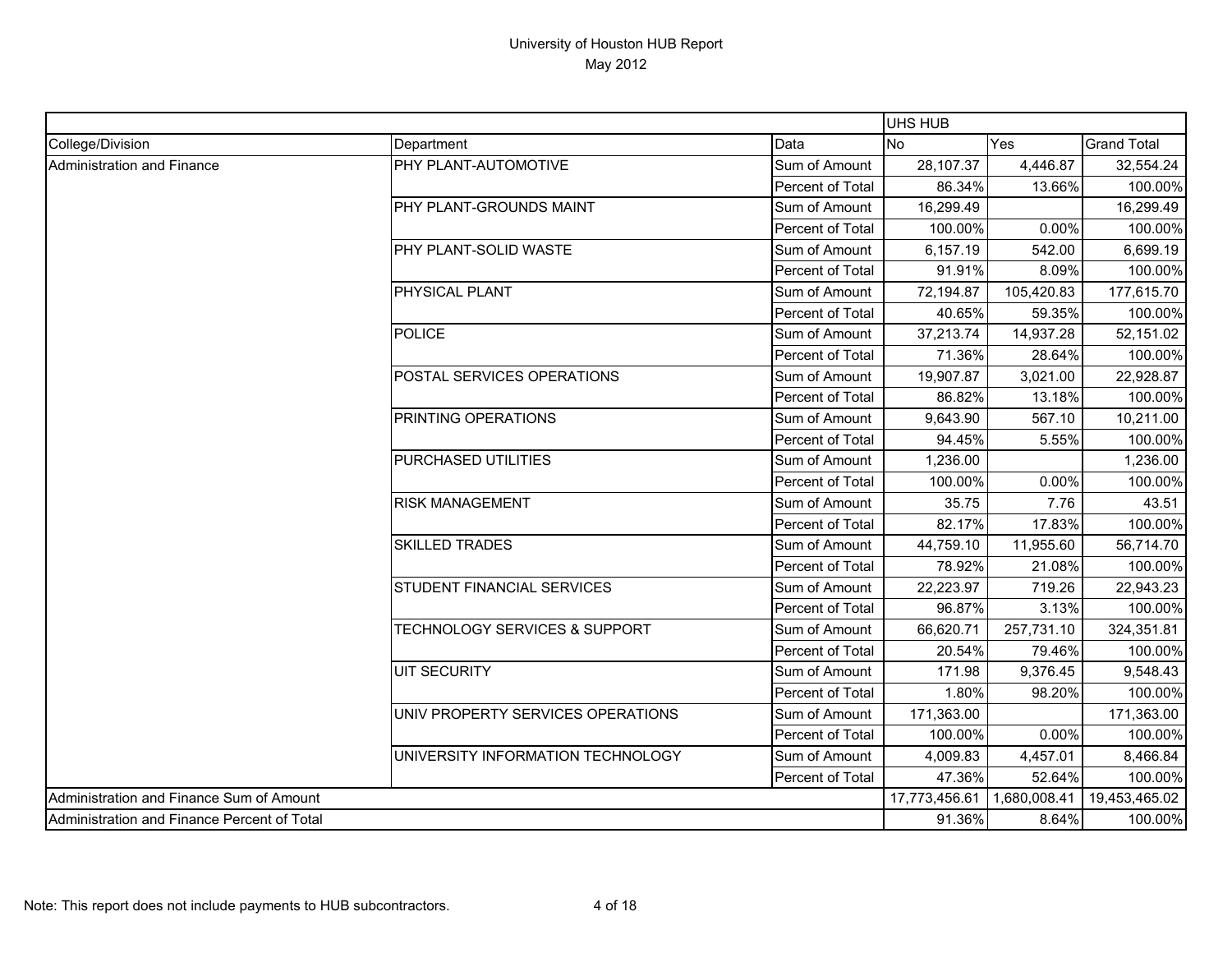|                               |                                |                         | UHS HUB    |           |                    |
|-------------------------------|--------------------------------|-------------------------|------------|-----------|--------------------|
| College/Division              | Department                     | Data                    | <b>No</b>  | Yes       | <b>Grand Total</b> |
| Architecture                  | <b>ARCHITECTURE</b>            | Sum of Amount           | 184.32     |           | 184.32             |
|                               |                                | Percent of Total        | 100.00%    | 0.00%     | 100.00%            |
|                               | <b>DEAN, ARCHITECTURE</b>      | Sum of Amount           | 53,159.83  | 50,267.18 | 103,427.01         |
|                               |                                | Percent of Total        | 51.40%     | 48.60%    | 100.00%            |
| Architecture Sum of Amount    |                                |                         | 53,344.15  | 50,267.18 | 103,611.33         |
| Architecture Percent of Total |                                |                         | 51.48%     | 48.52%    | 100.00%            |
| <b>Athletics</b>              | <b>BASEBALL</b>                | Sum of Amount           | 5,210.90   | 7,657.25  | 12,868.15          |
|                               |                                | Percent of Total        | 40.49%     | 59.51%    | 100.00%            |
|                               | <b>FOOTBALL</b>                | Sum of Amount           | 18,187.12  | 700.39    | 18,887.51          |
|                               |                                | Percent of Total        | 96.29%     | 3.71%     | 100.00%            |
|                               | INTERCOLLEGIATE ATHLETICS      | Sum of Amount           | 317,003.05 | 6,900.22  | 323,903.27         |
|                               |                                | <b>Percent of Total</b> | 97.87%     | 2.13%     | 100.00%            |
|                               | <b>MEN'S BASKETBALL</b>        | Sum of Amount           | 1,771.09   | 767.06    | 2,538.15           |
|                               |                                | Percent of Total        | 69.78%     | 30.22%    | 100.00%            |
|                               | <b>MEN'S GOLF</b>              | Sum of Amount           | 472.67     | 35.56     | 508.23             |
|                               |                                | Percent of Total        | 93.00%     | 7.00%     | 100.00%            |
|                               | <b>MEN'S TRACK AND FIELD</b>   | Sum of Amount           | 171.30     | 15.00     | 186.30             |
|                               |                                | Percent of Total        | 91.95%     | 8.05%     | 100.00%            |
|                               | <b>WOMEN'S BASKETBALL</b>      | Sum of Amount           | 1,461.44   | (171.19)  | 1,290.25           |
|                               |                                | Percent of Total        | 113.27%    | $-13.27%$ | 100.00%            |
|                               | <b>WOMEN'S SOCCER</b>          | Sum of Amount           | 1,600.00   |           | 1,600.00           |
|                               |                                | Percent of Total        | 100.00%    | 0.00%     | 100.00%            |
|                               | <b>WOMEN'S SOFTBALL</b>        | Sum of Amount           | 5,407.75   | 4,308.48  | 9,716.23           |
|                               |                                | Percent of Total        | 55.66%     | 44.34%    | 100.00%            |
|                               | WOMEN'S SWIMMING & DIVING      | Sum of Amount           | 1,387.00   |           | 1,387.00           |
|                               |                                | Percent of Total        | 100.00%    | 0.00%     | 100.00%            |
|                               | <b>WOMEN'S TENNIS</b>          | Sum of Amount           | 227.50     |           | 227.50             |
|                               |                                | Percent of Total        | 100.00%    | 0.00%     | 100.00%            |
|                               | <b>WOMEN'S TRACK AND FIELD</b> | Sum of Amount           | 198.64     | 15.00     | 213.64             |
|                               |                                | Percent of Total        | 92.98%     | 7.02%     | 100.00%            |
|                               | <b>WOMEN'S VOLLEYBALL</b>      | Sum of Amount           | 139.40     |           | 139.40             |
|                               |                                | Percent of Total        | 100.00%    | 0.00%     | 100.00%            |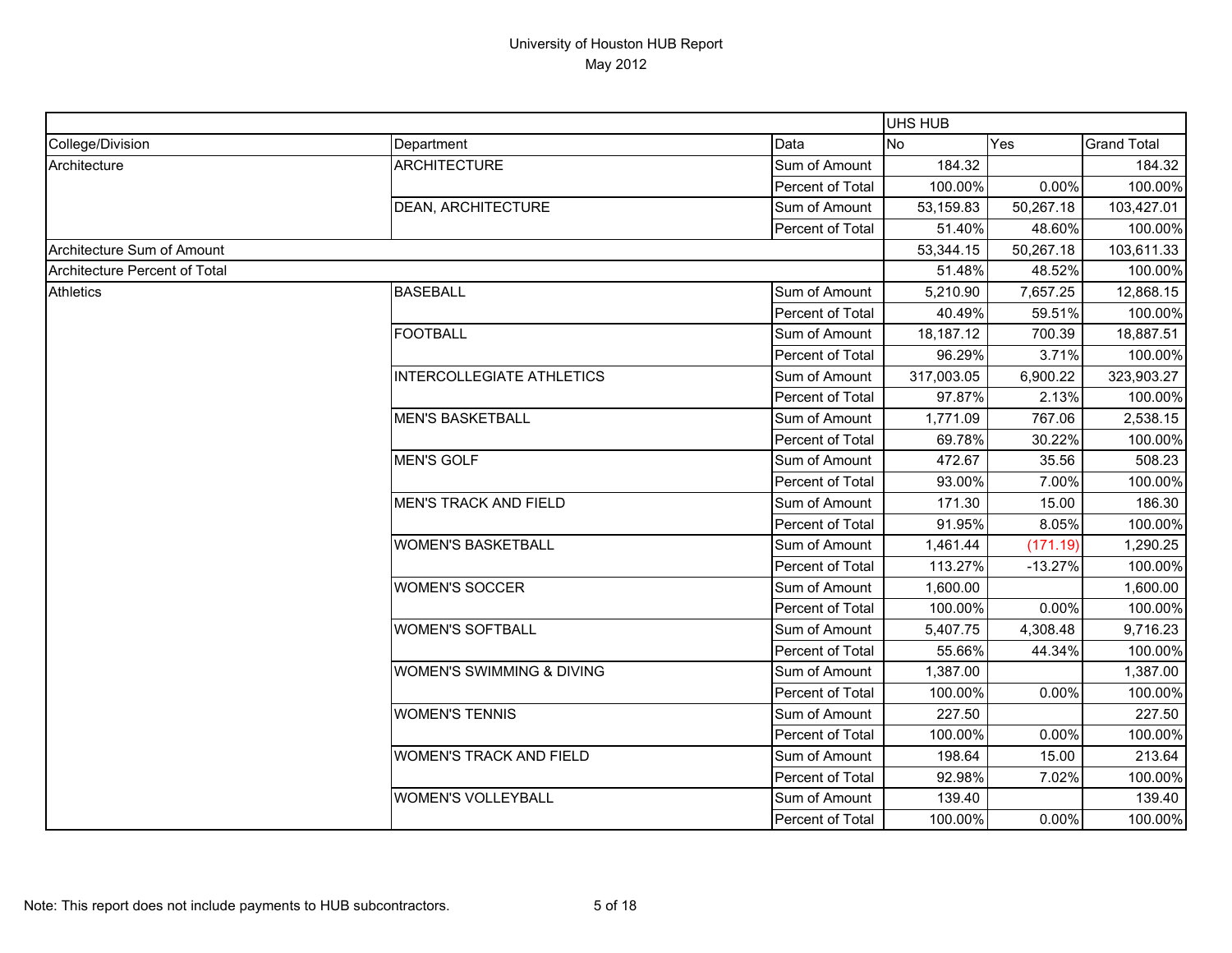|                                   |                                       |                  | <b>UHS HUB</b> |           |                    |
|-----------------------------------|---------------------------------------|------------------|----------------|-----------|--------------------|
| College/Division                  | Department                            | Data             | <b>No</b>      | Yes       | <b>Grand Total</b> |
| Athletics Sum of Amount           |                                       |                  | 353,237.86     | 20,227.77 | 373,465.63         |
| <b>Athletics Percent of Total</b> |                                       |                  | 94.58%         | 5.42%     | 100.00%            |
| <b>Business Administration</b>    | ACCOUNTANCY AND TAXATION              | Sum of Amount    | 1,208.06       | 689.23    | 1,897.29           |
|                                   |                                       | Percent of Total | 63.67%         | 36.33%    | 100.00%            |
|                                   | <b>ACCOUNTING CERTIFICATE PROGRAM</b> | Sum of Amount    | 27.98          | 127.25    | 155.23             |
|                                   |                                       | Percent of Total | 18.02%         | 81.98%    | 100.00%            |
|                                   | <b>BAUER CAREER SERVICES CTR</b>      | Sum of Amount    | 1,249.59       | 1,683.13  | 2,932.72           |
|                                   |                                       | Percent of Total | 42.61%         | 57.39%    | 100.00%            |
|                                   | <b>BAUER CLASS GLOBALIZATION CRS</b>  | Sum of Amount    | 49,280.00      |           | 49,280.00          |
|                                   |                                       | Percent of Total | 100.00%        | 0.00%     | 100.00%            |
|                                   | <b>BAUER COMMUNICATIONS</b>           | Sum of Amount    | 17,664.53      | 3,531.55  | 21,196.08          |
|                                   |                                       | Percent of Total | 83.34%         | 16.66%    | 100.00%            |
|                                   | <b>BAUER DIVISION OF TECHNOLOGY</b>   | Sum of Amount    | 9,849.30       | 277.63    | 10,126.93          |
|                                   |                                       | Percent of Total | 97.26%         | 2.74%     | 100.00%            |
|                                   | <b>BAUER EXTERNAL RELATIONS DEPT</b>  | Sum of Amount    |                | 147.13    | 147.13             |
|                                   |                                       | Percent of Total | 0.00%          | 100.00%   | 100.00%            |
|                                   | CTR FOR EXECUTIVE DEVELOPMENT         | Sum of Amount    | 4,408.37       |           | 4,408.37           |
|                                   |                                       | Percent of Total | 100.00%        | 0.00%     | 100.00%            |
|                                   | DEAN'S OFFICE, BAUER COLLEGE          | Sum of Amount    | 94,895.44      | 2,542.21  | 97,437.65          |
|                                   |                                       | Percent of Total | 97.39%         | 2.61%     | 100.00%            |
|                                   | <b>DECISION AND INFORMATION SCIEN</b> | Sum of Amount    | 2,143.73       | 1,498.71  | 3,642.44           |
|                                   |                                       | Percent of Total | 58.85%         | 41.15%    | 100.00%            |
|                                   | <b>EXECUTIVE DEGREE PROGRAMS</b>      | Sum of Amount    | 79,948.29      | 2,375.06  | 82,323.35          |
|                                   |                                       | Percent of Total | 97.11%         | 2.89%     | 100.00%            |
|                                   | FINANCE-BAUER COLLEGE                 | Sum of Amount    | 244.84         | 795.70    | 1,040.54           |
|                                   |                                       | Percent of Total | 23.53%         | 76.47%    | 100.00%            |
|                                   | <b>GLOBAL ENERGY MGMT INST</b>        | Sum of Amount    | 190.92         |           | 190.92             |
|                                   |                                       | Percent of Total | 100.00%        | 0.00%     | 100.00%            |
|                                   | MANAGEMENT-BAUER COLLEGE              | Sum of Amount    | 68,979.91      | 645.75    | 69,625.66          |
|                                   |                                       | Percent of Total | 99.07%         | 0.93%     | 100.00%            |
|                                   | MARKETING-BAUER COLLEGE               | Sum of Amount    | 6,556.65       | 1,073.06  | 7,629.71           |
|                                   |                                       | Percent of Total | 85.94%         | 14.06%    | 100.00%            |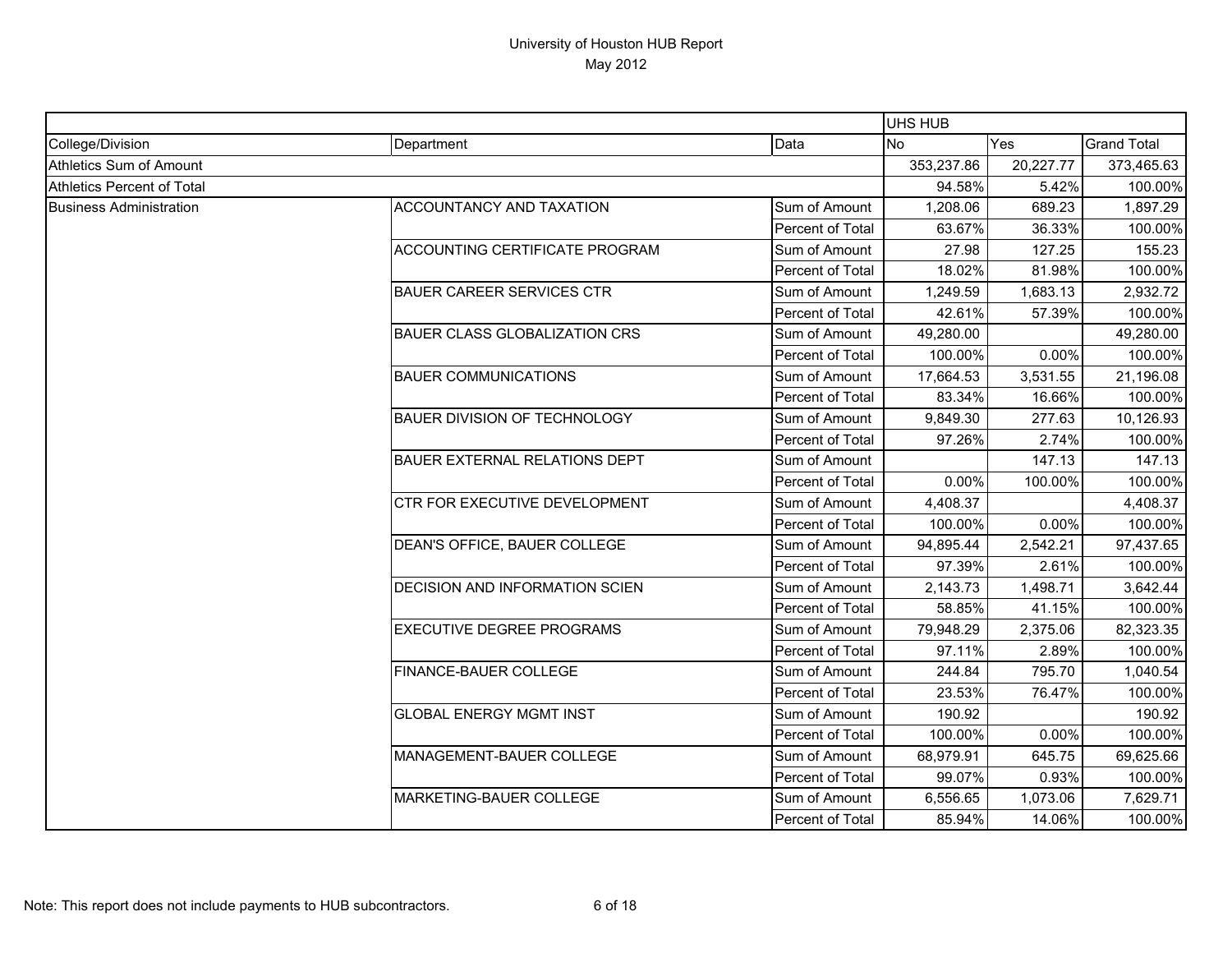|                                                 |                                    |                  | <b>UHS HUB</b> |            |                    |
|-------------------------------------------------|------------------------------------|------------------|----------------|------------|--------------------|
| College/Division                                | Department                         | Data             | <b>No</b>      | Yes        | <b>Grand Total</b> |
| <b>Business Administration</b>                  | MBA STUDENT SERVICES CENTER        | Sum of Amount    | 462.80         | 1,887.88   | 2,350.68           |
|                                                 |                                    | Percent of Total | 19.69%         | 80.31%     | 100.00%            |
|                                                 | SALES EXCELLENCE INSTITUTE         | Sum of Amount    | 14,799.15      | 727.17     | 15,526.32          |
|                                                 |                                    | Percent of Total | 95.32%         | 4.68%      | 100.00%            |
|                                                 | SMALL BUSINESS DEV CENTER          | Sum of Amount    | 27,079.19      | 29,141.24  | 56,220.43          |
|                                                 |                                    | Percent of Total | 48.17%         | 51.83%     | 100.00%            |
|                                                 | UNDERGRAD BUSINESS PROG            | Sum of Amount    | 9,042.82       | 661.39     | 9,704.21           |
|                                                 |                                    | Percent of Total | 93.18%         | 6.82%      | 100.00%            |
|                                                 | WOLFF CTR FOR ENTREPRENEURSHIP     | Sum of Amount    | 741.81         | 4,916.51   | 5,658.32           |
|                                                 |                                    | Percent of Total | 13.11%         | 86.89%     | 100.00%            |
| <b>Business Administration Sum of Amount</b>    |                                    |                  | 388,773.38     | 52,720.60  | 441,493.98         |
| <b>Business Administration Percent of Total</b> |                                    |                  | 88.06%         | 11.94%     | 100.00%            |
| Chancellor/President                            | CENTER FOR STUDENTS W/DISABILITIES | Sum of Amount    | 75,965.51      | 360.23     | 76,325.74          |
|                                                 |                                    | Percent of Total | 99.53%         | 0.47%      | 100.00%            |
|                                                 | COMMUNITY RELATIONS & INST ACCESS  | Sum of Amount    | 637.80         | 220.46     | 858.26             |
|                                                 |                                    | Percent of Total | 74.31%         | 25.69%     | 100.00%            |
|                                                 | <b>LGBT RESOURCE CENTER</b>        | Sum of Amount    | 302.20         | 282.00     | 584.20             |
|                                                 |                                    | Percent of Total | 51.73%         | 48.27%     | 100.00%            |
|                                                 | OFFICE EQUAL OPPORTUNITY SRVS      | Sum of Amount    | 784.97         | 242.16     | 1,027.13           |
|                                                 |                                    | Percent of Total | 76.42%         | 23.58%     | 100.00%            |
|                                                 | OFFICE OF SPECIAL EVENTS           | Sum of Amount    | 60,883.89      | 5,751.52   | 66,635.41          |
|                                                 |                                    | Percent of Total | 91.37%         | 8.63%      | 100.00%            |
|                                                 | <b>PRESIDENT</b>                   | Sum of Amount    | 8,004.86       | 2,507.23   | 10,512.09          |
|                                                 |                                    | Percent of Total | 76.15%         | 23.85%     | 100.00%            |
|                                                 | <b>WOMEN'S RESOURCE CENTER</b>     | Sum of Amount    | 252.68         |            | 252.68             |
|                                                 |                                    | Percent of Total | 100.00%        | 0.00%      | 100.00%            |
| Chancellor/President Sum of Amount              |                                    |                  | 146,831.91     | 9,363.60   | 156,195.51         |
| Chancellor/President Percent of Total           |                                    |                  | 94.01%         | 5.99%      | 100.00%            |
| Education                                       | <b>ASIAN AMERICAN STUDIES</b>      | Sum of Amount    | 16,859.99      |            | 16,859.99          |
|                                                 |                                    | Percent of Total | 100.00%        | 0.00%      | 100.00%            |
|                                                 | CENTER FOR INFO TECH IN EDUCATION  | Sum of Amount    | 29,924.03      | 142,796.70 | 172,720.73         |
|                                                 |                                    | Percent of Total | 17.33%         | 82.67%     | 100.00%            |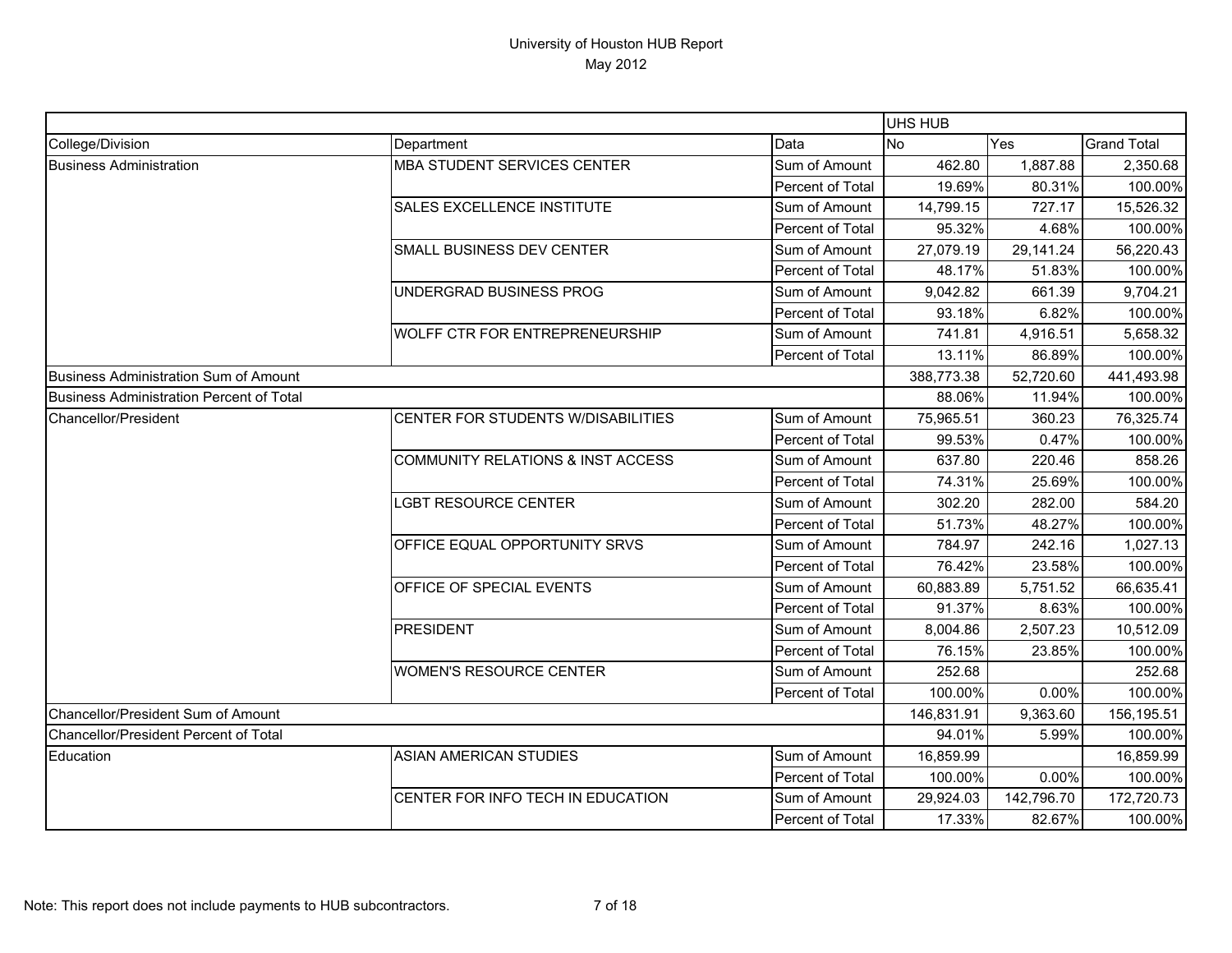|                                   |                                           |                  | UHS HUB    |            |                    |
|-----------------------------------|-------------------------------------------|------------------|------------|------------|--------------------|
| College/Division                  | Department                                | Data             | <b>No</b>  | Yes        | <b>Grand Total</b> |
| Education                         | <b>CONSISTENCY MGMT &amp; COOP DISCIP</b> | Sum of Amount    | 2,762.36   | 60.15      | 2,822.51           |
|                                   |                                           | Percent of Total | 97.87%     | 2.13%      | 100.00%            |
|                                   | <b>CURRICULUM AND INSTRUCTION</b>         | Sum of Amount    | 44,880.95  | 5,562.05   | 50,443.00          |
|                                   |                                           | Percent of Total | 88.97%     | 11.03%     | 100.00%            |
|                                   | DEAN, EDUCATION                           | Sum of Amount    | 6,800.55   | 1,658.79   | 8,459.34           |
|                                   |                                           | Percent of Total | 80.39%     | 19.61%     | 100.00%            |
|                                   | EDUC EFFECTIVENESS & OUTREACH             | Sum of Amount    | 4,520.07   | 474.83     | 4,994.90           |
|                                   |                                           | Percent of Total | 90.49%     | 9.51%      | 100.00%            |
|                                   | EDUCATIONAL PSYCHOLOGY                    | Sum of Amount    | 1,394.39   | (432.64)   | 961.75             |
|                                   |                                           | Percent of Total | 144.98%    | -44.98%    | 100.00%            |
|                                   | INSTITUTE FOR URBAN EDUCATION             | Sum of Amount    | 252.54     | 137.84     | 390.38             |
|                                   |                                           | Percent of Total | 64.69%     | 35.31%     | 100.00%            |
| <b>Education Sum of Amount</b>    |                                           |                  | 107,394.88 | 150,257.72 | 257,652.60         |
| <b>Education Percent of Total</b> |                                           |                  | 41.68%     | 58.32%     | 100.00%            |
| Engineering                       | <b>BIOMEDICAL ENGINEERING</b>             | Sum of Amount    | 40,983.41  | 2,489.45   | 43,472.86          |
|                                   |                                           | Percent of Total | 94.27%     | 5.73%      | 100.00%            |
|                                   | <b>CHEMICAL ENGINEERING</b>               | Sum of Amount    | 100,256.75 | 13,906.41  | 114,163.16         |
|                                   |                                           | Percent of Total | 87.82%     | 12.18%     | 100.00%            |
|                                   | <b>CIVIL ENGINEERING</b>                  | Sum of Amount    | 233,603.10 | 19,176.88  | 252,779.98         |
|                                   |                                           | Percent of Total | 92.41%     | 7.59%      | 100.00%            |
|                                   | CTR FOR INNOVATIVE GROUTING               | Sum of Amount    | 751.75     |            | 751.75             |
|                                   |                                           | Percent of Total | 100.00%    | 0.00%      | 100.00%            |
|                                   | <b>DEAN, ENGINEERING</b>                  | Sum of Amount    | 50,776.37  | 5,541.96   | 56,318.33          |
|                                   |                                           | Percent of Total | 90.16%     | 9.84%      | 100.00%            |
|                                   | ELECTRICAL ENGINEERING                    | Sum of Amount    | 49,190.89  | 40,702.05  | 89,892.94          |
|                                   |                                           | Percent of Total | 54.72%     | 45.28%     | 100.00%            |
|                                   | <b>ENGINEERING SERVICES</b>               | Sum of Amount    | 266.17     | 211.91     | 478.08             |
|                                   |                                           | Percent of Total | 55.67%     | 44.33%     | 100.00%            |
|                                   | <b>INDUSTRIAL ENGINEERING</b>             | Sum of Amount    | 4,045.96   | 942.74     | 4,988.70           |
|                                   |                                           | Percent of Total | 81.10%     | 18.90%     | 100.00%            |
|                                   | <b>INTEGRATED BIO &amp; NANO SYSTEM</b>   | Sum of Amount    | 2,267.22   |            | 2,267.22           |
|                                   |                                           | Percent of Total | 100.00%    | 0.00%      | 100.00%            |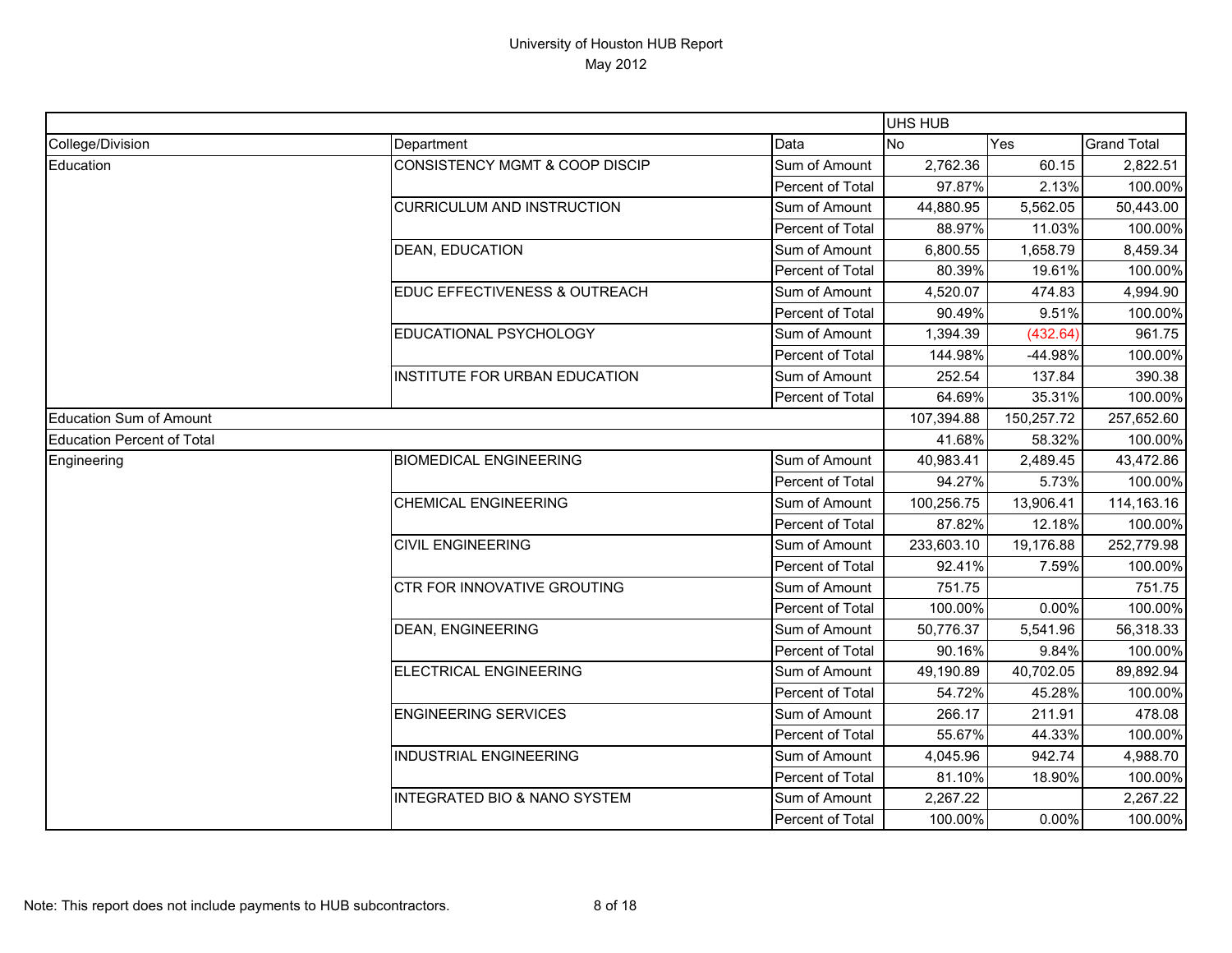|                                                  |                                     |                  | <b>UHS HUB</b> |            |                    |
|--------------------------------------------------|-------------------------------------|------------------|----------------|------------|--------------------|
| College/Division                                 | Department                          | Data             | <b>No</b>      | Yes        | <b>Grand Total</b> |
| Engineering                                      | MECHANICAL ENGINEERING              | Sum of Amount    | 25,637.14      | 9,754.38   | 35,391.52          |
|                                                  |                                     | Percent of Total | 72.44%         | 27.56%     | 100.00%            |
|                                                  | NATL CTR FOR AIRBORNE LASER MAPPING | Sum of Amount    | 11,696.34      | 1,946.00   | 13,642.34          |
|                                                  |                                     | Percent of Total | 85.74%         | 14.26%     | 100.00%            |
|                                                  | <b>WIND ENERGY CENTER</b>           | Sum of Amount    | 12,722.81      | 23,150.16  | 35,872.97          |
|                                                  |                                     | Percent of Total | 35.47%         | 64.53%     | 100.00%            |
| Engineering Sum of Amount                        |                                     |                  | 532,197.91     | 117,821.94 | 650,019.85         |
| Engineering Percent of Total                     |                                     |                  | 81.87%         | 18.13%     | 100.00%            |
| Graduate College of Social Work                  | ADMISSIONS-GCSW                     | Sum of Amount    |                | 21.24      | 21.24              |
|                                                  |                                     | Percent of Total | 0.00%          | 100.00%    | 100.00%            |
|                                                  | <b>ALUMNI &amp; CAREER SERVICES</b> | Sum of Amount    |                | 8.45       | 8.45               |
|                                                  |                                     | Percent of Total | 0.00%          | 100.00%    | 100.00%            |
|                                                  | <b>CHILD &amp; FAMILY CENTER</b>    | Sum of Amount    | 4,975.95       | 818.81     | 5,794.76           |
|                                                  |                                     | Percent of Total | 85.87%         | 14.13%     | 100.00%            |
|                                                  | CTR DRUG & SOCIAL POLICY RESRC      | Sum of Amount    | 1,660.98       | 247.10     | 1,908.08           |
|                                                  |                                     | Percent of Total | 87.05%         | 12.95%     | 100.00%            |
|                                                  | CTR FOR HEALTH EQUITY & EVAL        | Sum of Amount    | 16,516.57      |            | 16,516.57          |
|                                                  |                                     | Percent of Total | 100.00%        | 0.00%      | 100.00%            |
|                                                  | DEAN, SOCIAL WORK                   | Sum of Amount    | 49,054.59      | 6,439.27   | 55,493.86          |
|                                                  |                                     | Percent of Total | 88.40%         | 11.60%     | 100.00%            |
|                                                  | DEVELOPMENT-GCSW                    | Sum of Amount    |                | 103.75     | 103.75             |
|                                                  |                                     | Percent of Total | 0.00%          | 100.00%    | 100.00%            |
|                                                  | <b>GCSW INFORMATION TECHNOLOGY</b>  | Sum of Amount    | 884.32         |            | 884.32             |
|                                                  |                                     | Percent of Total | 100.00%        | 0.00%      | 100.00%            |
|                                                  | <b>GCSW STUDENT SERVICES</b>        | Sum of Amount    |                | 11.13      | 11.13              |
|                                                  |                                     | Percent of Total | 0.00%          | 100.00%    | 100.00%            |
|                                                  | PHD PROGRAM                         | Sum of Amount    | 64.99          |            | 64.99              |
|                                                  |                                     | Percent of Total | 100.00%        | 0.00%      | 100.00%            |
| Graduate College of Social Work Sum of Amount    |                                     |                  | 73,157.40      | 7,649.75   | 80,807.15          |
| Graduate College of Social Work Percent of Total |                                     |                  | 90.53%         | 9.47%      | 100.00%            |
| Honors College                                   | DEAN, HONORS COLLEGE                | Sum of Amount    | 15,302.31      | 2,967.74   | 18,270.05          |
|                                                  |                                     | Percent of Total | 83.76%         | 16.24%     | 100.00%            |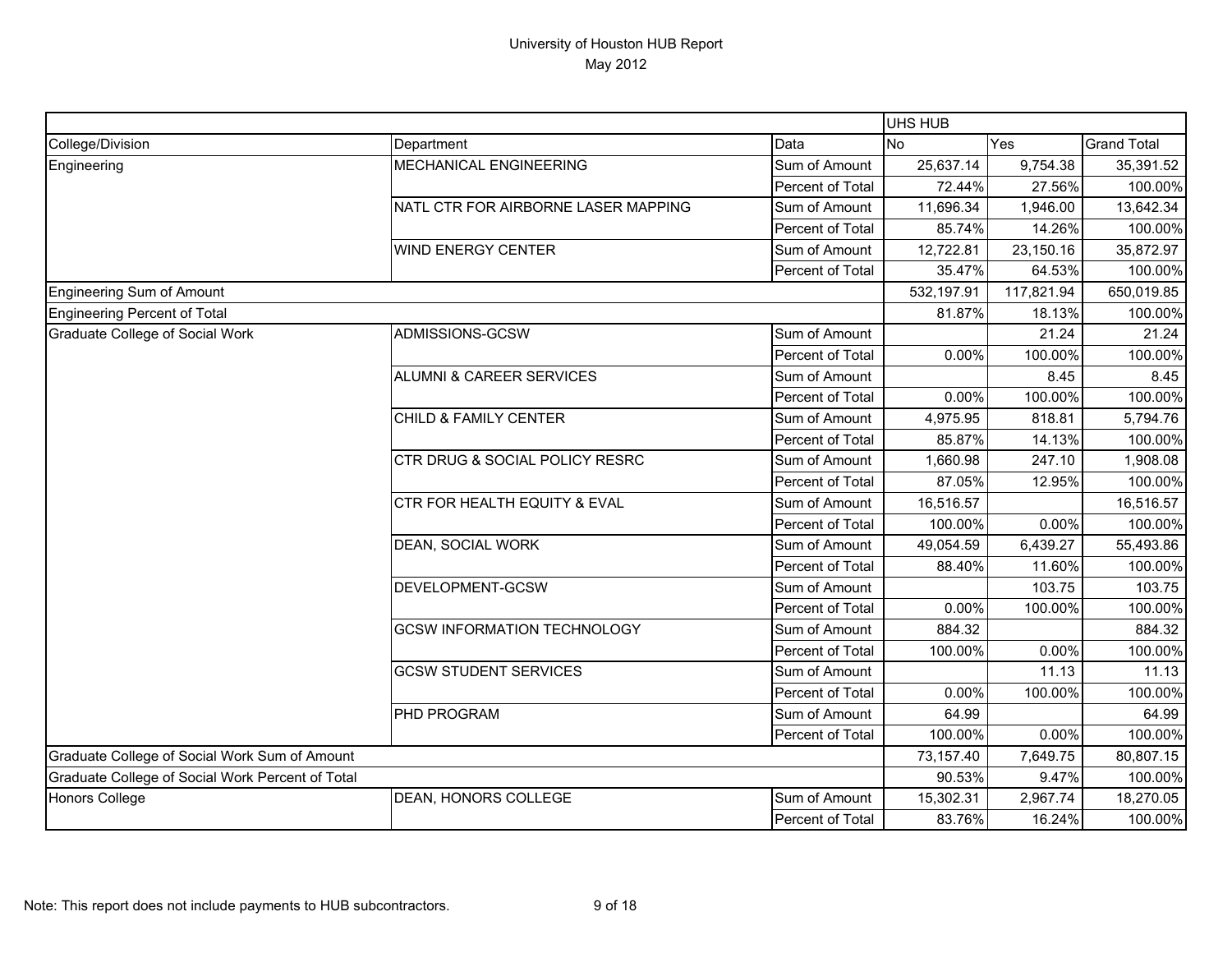|                                                  |                                   |                  | UHS HUB   |          |                    |
|--------------------------------------------------|-----------------------------------|------------------|-----------|----------|--------------------|
| College/Division                                 | Department                        | Data             | No        | Yes      | <b>Grand Total</b> |
| Honors College                                   | <b>HOUSTON TEACHERS INSTITUTE</b> | Sum of Amount    | 320.00    |          | 320.00             |
|                                                  |                                   | Percent of Total | 100.00%   | 0.00%    | 100.00%            |
| Honors College Sum of Amount                     |                                   |                  | 15,622.31 | 2,967.74 | 18,590.05          |
| Honors College Percent of Total                  |                                   |                  | 84.04%    | 15.96%   | 100.00%            |
| Hotel and Restaurant Management                  | DEAN, HOTEL & RESTAURANT MANAG    | Sum of Amount    | 22,818.98 |          | 22,818.98          |
|                                                  |                                   | Percent of Total | 100.00%   | 0.00%    | 100.00%            |
|                                                  | HOTEL AND RESTAURANT MANAGEMENT   | Sum of Amount    | 50,724.01 | 2,377.82 | 53,101.83          |
|                                                  |                                   | Percent of Total | 95.52%    | 4.48%    | 100.00%            |
| Hotel and Restaurant Management Sum of Amount    |                                   |                  | 73,542.99 | 2,377.82 | 75,920.81          |
| Hotel and Restaurant Management Percent of Total |                                   |                  | 96.87%    | 3.13%    | 100.00%            |
| Law Center                                       | ASSOCIATE DEAN, LAW               | Sum of Amount    | 86.52     |          | 86.52              |
|                                                  |                                   | Percent of Total | 100.00%   | 0.00%    | 100.00%            |
|                                                  | <b>BLAKELEY INSTITUTE</b>         | Sum of Amount    | 4,310.80  | 86.00    | 4,396.80           |
|                                                  |                                   | Percent of Total | 98.04%    | 1.96%    | 100.00%            |
|                                                  | <b>BUSINESS SERVICES, LAW</b>     | Sum of Amount    | 219.30    | 4,663.13 | 4,882.43           |
|                                                  |                                   | Percent of Total | 4.49%     | 95.51%   | 100.00%            |
|                                                  | CAREER SERVICES, LAW              | Sum of Amount    | 1,380.19  | 1,457.52 | 2,837.71           |
|                                                  |                                   | Percent of Total | 48.64%    | 51.36%   | 100.00%            |
|                                                  | DEAN, LAW                         | Sum of Amount    | 6.30      | 3,311.87 | 3,318.17           |
|                                                  |                                   | Percent of Total | 0.19%     | 99.81%   | 100.00%            |
|                                                  | FACILITIES, LAW                   | Sum of Amount    | 5,272.93  | 691.75   | 5,964.68           |
|                                                  |                                   | Percent of Total | 88.40%    | 11.60%   | 100.00%            |
|                                                  | FACULTY SUPPORT LAW               | Sum of Amount    | 2,329.24  | 740.60   | 3,069.84           |
|                                                  |                                   | Percent of Total | 75.87%    | 24.13%   | 100.00%            |
|                                                  | HEALTH LAW & POLICY INSTITUTE     | Sum of Amount    | 11.93     | 729.00   | 740.93             |
|                                                  |                                   | Percent of Total | 1.61%     | 98.39%   | 100.00%            |
|                                                  | LAW                               | Sum of Amount    | 83.88     |          | 83.88              |
|                                                  |                                   | Percent of Total | 100.00%   | 0.00%    | 100.00%            |
|                                                  | <b>LAW FOUNDATION</b>             | Sum of Amount    | 673.05    |          | 673.05             |
|                                                  |                                   | Percent of Total | 100.00%   | 0.00%    | 100.00%            |
|                                                  | LAW INFORMATION TECHNOLOGY        | Sum of Amount    | 4,279.24  | 982.93   | 5,262.17           |
|                                                  |                                   | Percent of Total | 81.32%    | 18.68%   | 100.00%            |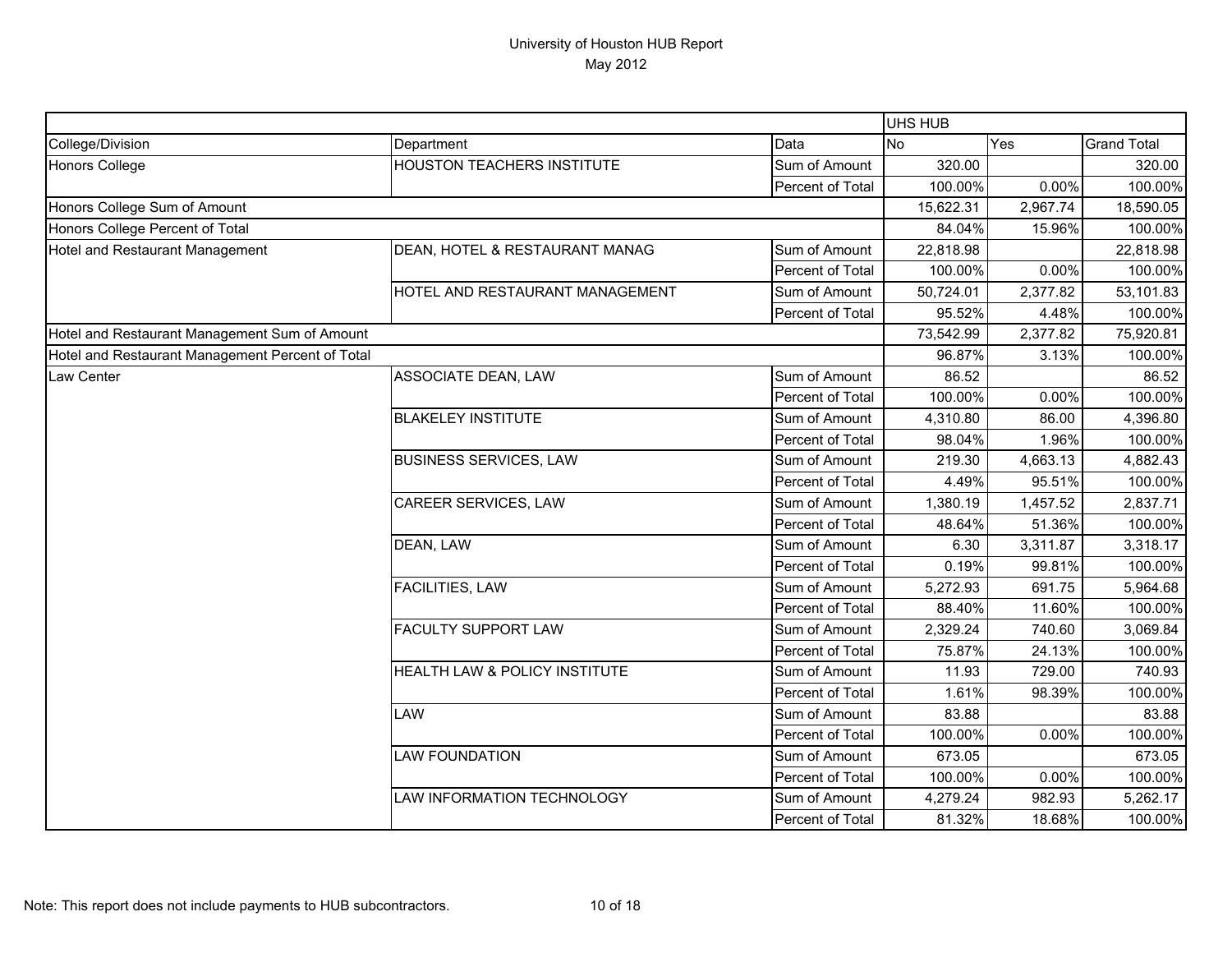|                                  |                               |                  | <b>UHS HUB</b> |           |                    |
|----------------------------------|-------------------------------|------------------|----------------|-----------|--------------------|
| College/Division                 | Department                    | Data             | <b>No</b>      | Yes       | <b>Grand Total</b> |
| Law Center                       | <b>LAW LIBRARY</b>            | Sum of Amount    | 51,289.31      | 566.25    | 51,855.56          |
|                                  |                               | Percent of Total | 98.91%         | 1.09%     | 100.00%            |
|                                  | LEGAL AID CLINIC, LAW         | Sum of Amount    | 328.23         | 522.03    | 850.26             |
|                                  |                               | Percent of Total | 38.60%         | 61.40%    | 100.00%            |
|                                  | LEGAL RESEARCH & WRITING, LAW | Sum of Amount    | 2,338.86       |           | 2,338.86           |
|                                  |                               | Percent of Total | 100.00%        | 0.00%     | 100.00%            |
|                                  | PUBLIC RELS & MARKETING, LAW  | Sum of Amount    | 6,148.00       | 103.95    | 6,251.95           |
|                                  |                               | Percent of Total | 98.34%         | 1.66%     | 100.00%            |
|                                  | STUDENT ORGANIZATION, LAW     | Sum of Amount    | 2,242.15       |           | 2,242.15           |
|                                  |                               | Percent of Total | 100.00%        | 0.00%     | 100.00%            |
|                                  | STUDENT SERVICES, LAW         | Sum of Amount    | 11,072.26      | 1,153.03  | 12,225.29          |
|                                  |                               | Percent of Total | 90.57%         | 9.43%     | 100.00%            |
| Law Center Sum of Amount         |                               |                  | 92,072.19      | 15,008.06 | 107,080.25         |
| Law Center Percent of Total      |                               |                  | 85.98%         | 14.02%    | 100.00%            |
| Liberal Arts and Social Sciences | <b>AEROSPACE STUDIES</b>      | Sum of Amount    | 1,871.94       | 364.70    | 2,236.64           |
|                                  |                               | Percent of Total | 83.69%         | 16.31%    | 100.00%            |
|                                  | AFRICAN-AMERICAN STUDIES      | Sum of Amount    | 314.83         | 1,700.20  | 2,015.03           |
|                                  |                               | Percent of Total | 15.62%         | 84.38%    | 100.00%            |
|                                  | <b>ART</b>                    | Sum of Amount    | 15,057.51      | 2,734.33  | 17,791.84          |
|                                  |                               | Percent of Total | 84.63%         | 15.37%    | 100.00%            |
|                                  | <b>ARTE PUBLICO</b>           | Sum of Amount    | 16,846.45      | 73.75     | 16,920.20          |
|                                  |                               | Percent of Total | 99.56%         | 0.44%     | 100.00%            |
|                                  | <b>BAND</b>                   | Sum of Amount    | 829.10         |           | 829.10             |
|                                  |                               | Percent of Total | 100.00%        | 0.00%     | 100.00%            |
|                                  | <b>BLAFFER GALLERY</b>        | Sum of Amount    | 18,696.21      | 315.20    | 19,011.41          |
|                                  |                               | Percent of Total | 98.34%         | 1.66%     | 100.00%            |
|                                  | CENTER FOR PUBLIC HISTORY     | Sum of Amount    | 3,220.99       | 271.73    | 3,492.72           |
|                                  |                               | Percent of Total | 92.22%         | 7.78%     | 100.00%            |
|                                  | CENTER FOR PUBLIC POLICY      | Sum of Amount    | 41,855.96      | 4,006.20  | 45,862.16          |
|                                  |                               | Percent of Total | 91.26%         | 8.74%     | 100.00%            |
|                                  | <b>COMMUNICATION</b>          | Sum of Amount    | 3,680.94       | 603.76    | 4,284.70           |
|                                  |                               | Percent of Total | 85.91%         | 14.09%    | 100.00%            |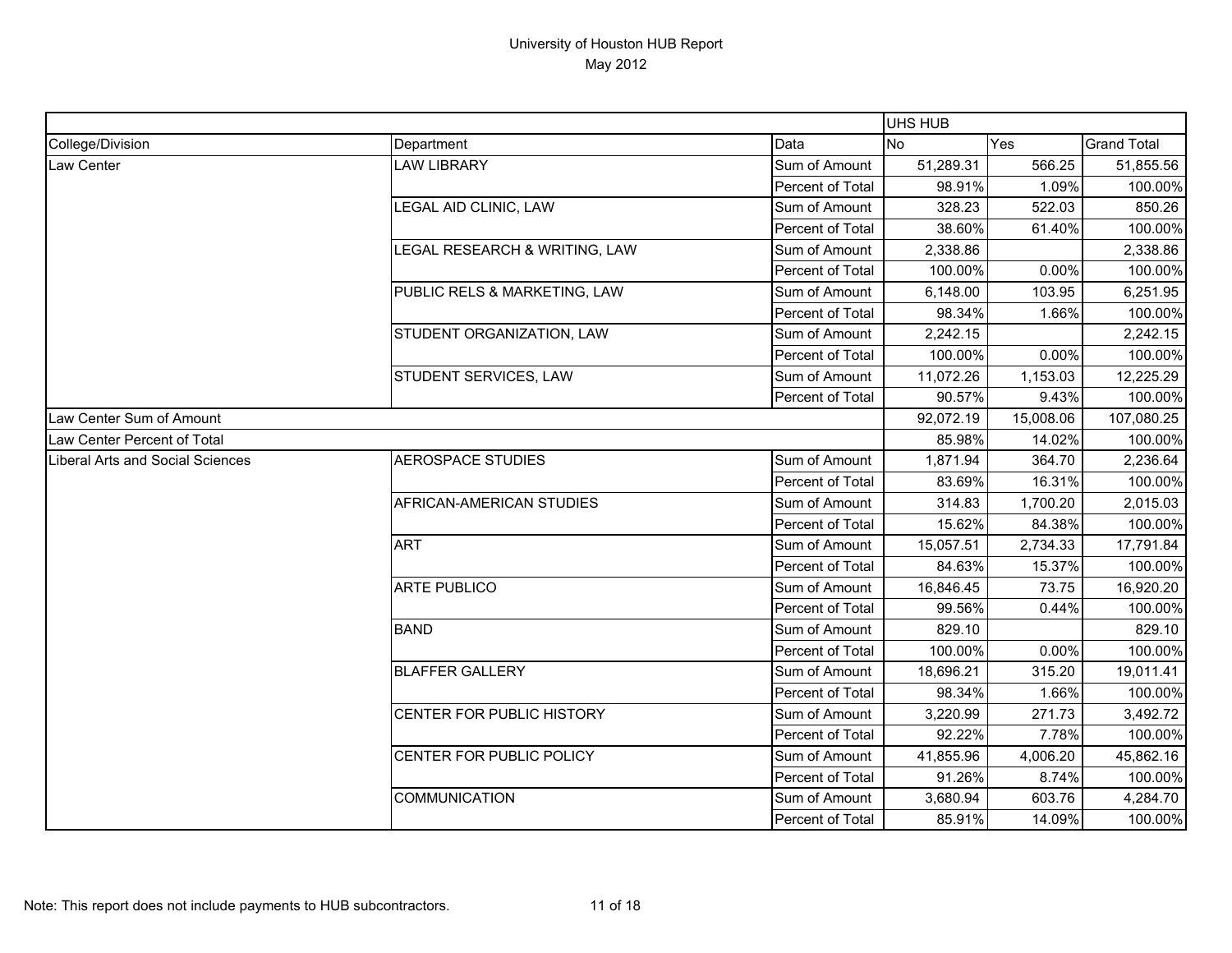|                                  |                                     |                  | UHS HUB   |          |                    |
|----------------------------------|-------------------------------------|------------------|-----------|----------|--------------------|
| College/Division                 | Department                          | Data             | <b>No</b> | Yes      | <b>Grand Total</b> |
| Liberal Arts and Social Sciences | <b>COMMUNICATIONS DISORDERS</b>     | Sum of Amount    | 10,410.46 | 7,374.36 | 17,784.82          |
|                                  |                                     | Percent of Total | 58.54%    | 41.46%   | 100.00%            |
|                                  | <b>COMPARATIVE CULTURAL STUDIES</b> | Sum of Amount    | 412.85    | 60.06    | 472.91             |
|                                  |                                     | Percent of Total | 87.30%    | 12.70%   | 100.00%            |
|                                  | <b>CWMCA CENTER FOR THE ARTS</b>    | Sum of Amount    | 1,365.44  | 34.81    | 1,400.25           |
|                                  |                                     | Percent of Total | 97.51%    | 2.49%    | 100.00%            |
|                                  | DEAN, LIBERAL ARTS & SOC SCI        | Sum of Amount    | 14,918.60 | 1,766.69 | 16,685.29          |
|                                  |                                     | Percent of Total | 89.41%    | 10.59%   | 100.00%            |
|                                  | <b>ECONOMICS</b>                    | Sum of Amount    | 24,416.18 | 2,871.20 | 27,287.38          |
|                                  |                                     | Percent of Total | 89.48%    | 10.52%   | 100.00%            |
|                                  | <b>ENGLISH</b>                      | Sum of Amount    | 25,099.88 | 9,620.02 | 34,719.90          |
|                                  |                                     | Percent of Total | 72.29%    | 27.71%   | 100.00%            |
|                                  | HEALTH AND HUMAN PERFORMANCE        | Sum of Amount    | 68,620.68 | 9,619.81 | 78,240.49          |
|                                  |                                     | Percent of Total | 87.70%    | 12.30%   | 100.00%            |
|                                  | <b>HISPANIC STUDIES</b>             | Sum of Amount    | 1,593.68  | 1,513.84 | 3,107.52           |
|                                  |                                     | Percent of Total | 51.28%    | 48.72%   | 100.00%            |
|                                  | <b>HISTORY</b>                      | Sum of Amount    | 2,602.84  | 1,206.62 | 3,809.46           |
|                                  |                                     | Percent of Total | 68.33%    | 31.67%   | 100.00%            |
|                                  | <b>MEXICAN-AMERICAN STUDIES</b>     | Sum of Amount    | 2,629.58  | 1,689.16 | 4,318.74           |
|                                  |                                     | Percent of Total | 60.89%    | 39.11%   | 100.00%            |
|                                  | <b>MILITARY SCIENCE</b>             | Sum of Amount    | 468.62    |          | 468.62             |
|                                  |                                     | Percent of Total | 100.00%   | 0.00%    | 100.00%            |
|                                  | MODERN AND CLASSICAL LANGUAGES      | Sum of Amount    | 1,812.77  | 2,449.53 | 4,262.30           |
|                                  |                                     | Percent of Total | 42.53%    | 57.47%   | 100.00%            |
|                                  | <b>MUSIC</b>                        | Sum of Amount    | 18,093.18 | 5,403.29 | 23,496.47          |
|                                  |                                     | Percent of Total | 77.00%    | 23.00%   | 100.00%            |
|                                  | PHILOSOPHY                          | Sum of Amount    | 396.54    | 32.44    | 428.98             |
|                                  |                                     | Percent of Total | 92.44%    | 7.56%    | 100.00%            |
|                                  | POLITICAL SCIENCE                   | Sum of Amount    | 1,094.64  | 485.47   | 1,580.11           |
|                                  |                                     | Percent of Total | 69.28%    | 30.72%   | 100.00%            |
|                                  | <b>PSYCHOLOGY</b>                   | Sum of Amount    | 34,389.47 | 4,086.45 | 38,475.92          |
|                                  |                                     | Percent of Total | 89.38%    | 10.62%   | 100.00%            |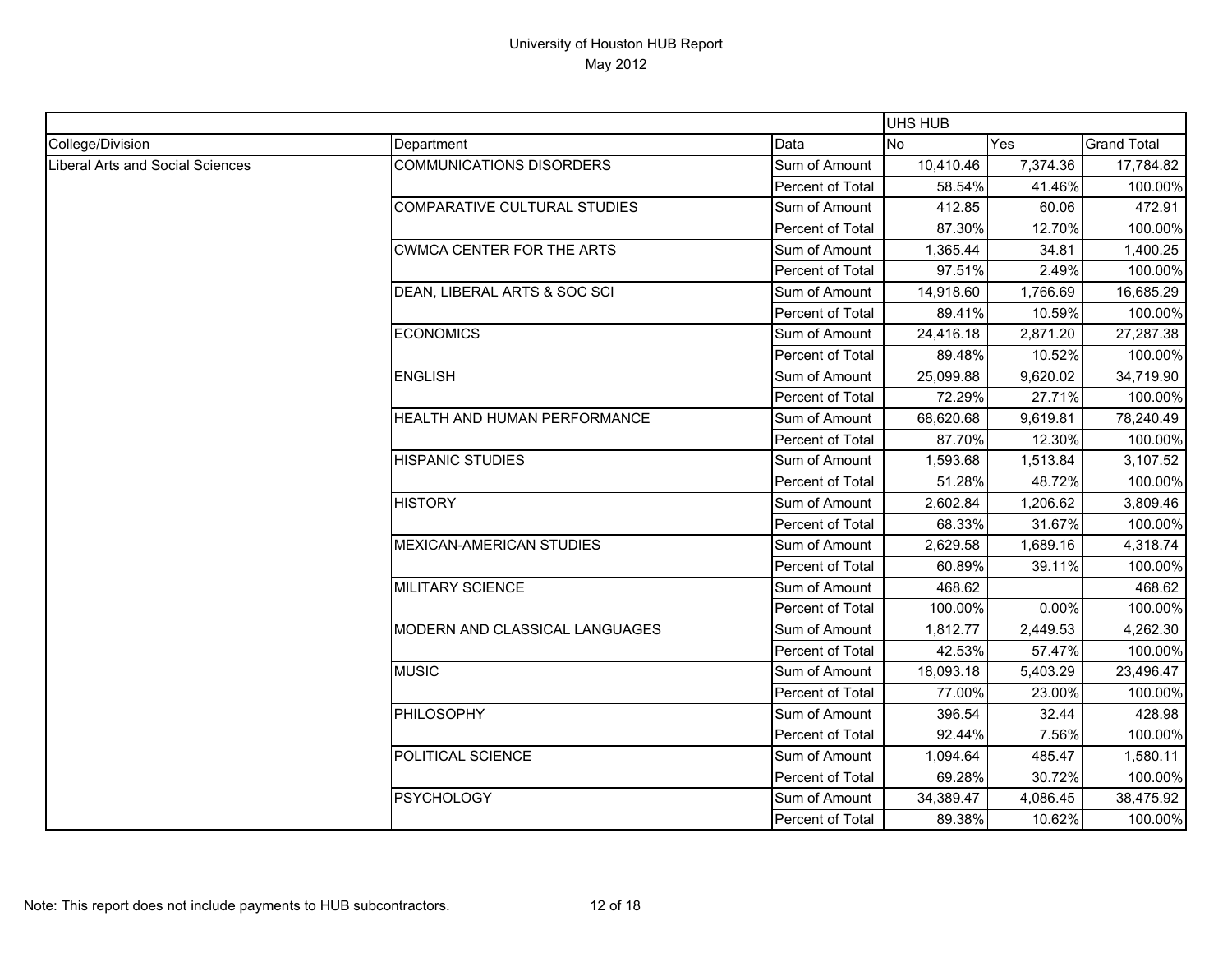|                                                   |                                            |                  | <b>UHS HUB</b>   |           |                    |
|---------------------------------------------------|--------------------------------------------|------------------|------------------|-----------|--------------------|
| College/Division                                  | Department                                 | Data             | <b>No</b><br>Yes |           | <b>Grand Total</b> |
| Liberal Arts and Social Sciences                  | PUBLIC ADMINISTRATION PROGRAM              | Sum of Amount    | 68.00            |           | 68.00              |
|                                                   |                                            | Percent of Total | 100.00%          | 0.00%     | 100.00%            |
|                                                   | <b>RELIGIOUS STUDIES</b>                   | Sum of Amount    |                  | 529.99    | 529.99             |
|                                                   |                                            | Percent of Total | 0.00%            | 100.00%   | 100.00%            |
|                                                   | SOCIOLOGY                                  | Sum of Amount    | 1,461.29         | 768.40    | 2,229.69           |
|                                                   |                                            | Percent of Total | 65.54%           | 34.46%    | 100.00%            |
|                                                   | <b>THEATER</b>                             | Sum of Amount    | 11,781.43        | 1,128.98  | 12,910.41          |
|                                                   |                                            | Percent of Total | 91.26%           | 8.74%     | 100.00%            |
|                                                   | <b>WOMEN'S STUDIES PROGRAM</b>             | Sum of Amount    | 122.85           | 805.71    | 928.56             |
|                                                   |                                            | Percent of Total | 13.23%           | 86.77%    | 100.00%            |
|                                                   | <b>WRITING CENTER</b>                      | Sum of Amount    | 255.42           | 710.09    | 965.51             |
|                                                   |                                            | Percent of Total | 26.45%           | 73.55%    | 100.00%            |
| Liberal Arts and Social Sciences Sum of Amount    |                                            |                  | 324,388.33       | 62,226.79 | 386,615.12         |
| Liberal Arts and Social Sciences Percent of Total |                                            |                  | 83.90%           | 16.10%    | 100.00%            |
| Library                                           | UNIVERSITY LIBRARIES                       | Sum of Amount    | 193,758.34       | 11,968.71 | 205,727.05         |
|                                                   |                                            | Percent of Total | 94.18%           | 5.82%     | 100.00%            |
| Library Sum of Amount                             |                                            |                  | 193,758.34       | 11,968.71 | 205,727.05         |
| Library Percent of Total                          |                                            |                  | 94.18%           | 5.82%     | 100.00%            |
| Natural Science and Mathematics                   | <b>BIOLOGY &amp; BIOCHEMISTRY</b>          | Sum of Amount    | 108,605.47       | 4,631.83  | 113,237.30         |
|                                                   |                                            | Percent of Total | 95.91%           | 4.09%     | 100.00%            |
|                                                   | <b>CHEMISTRY</b>                           | Sum of Amount    | 74,346.20        | 5,597.68  | 79,943.88          |
|                                                   |                                            | Percent of Total | 93.00%           | 7.00%     | 100.00%            |
|                                                   | <b>COMPUTER SCIENCE</b>                    | Sum of Amount    | 50,137.16        | 2,287.08  | 52,424.24          |
|                                                   |                                            | Percent of Total | 95.64%           | 4.36%     | 100.00%            |
|                                                   | CTR FOR APPLIED GEOSC & ENERGY (CAGE)      | Sum of Amount    | 7,297.40         |           | 7,297.40           |
|                                                   |                                            | Percent of Total | 100.00%          | 0.00%     | 100.00%            |
|                                                   | CTR FOR NUCLEAR RECEPTORS & CELL SIGNALING | Sum of Amount    | 628,060.39       | 6,471.62  | 634,532.01         |
|                                                   |                                            | Percent of Total | 98.98%           | 1.02%     | 100.00%            |
|                                                   | DEAN, NATURAL SCIENCE & MATHE              | Sum of Amount    | 45,954.65        | 3,170.04  | 49,124.69          |
|                                                   |                                            | Percent of Total | 93.55%           | 6.45%     | 100.00%            |
|                                                   | EARTH AND ATMOSPHERIC SCIENCES             | Sum of Amount    | 96,843.91        | 7,448.62  | 104,292.53         |
|                                                   |                                            | Percent of Total | 92.86%           | 7.14%     | 100.00%            |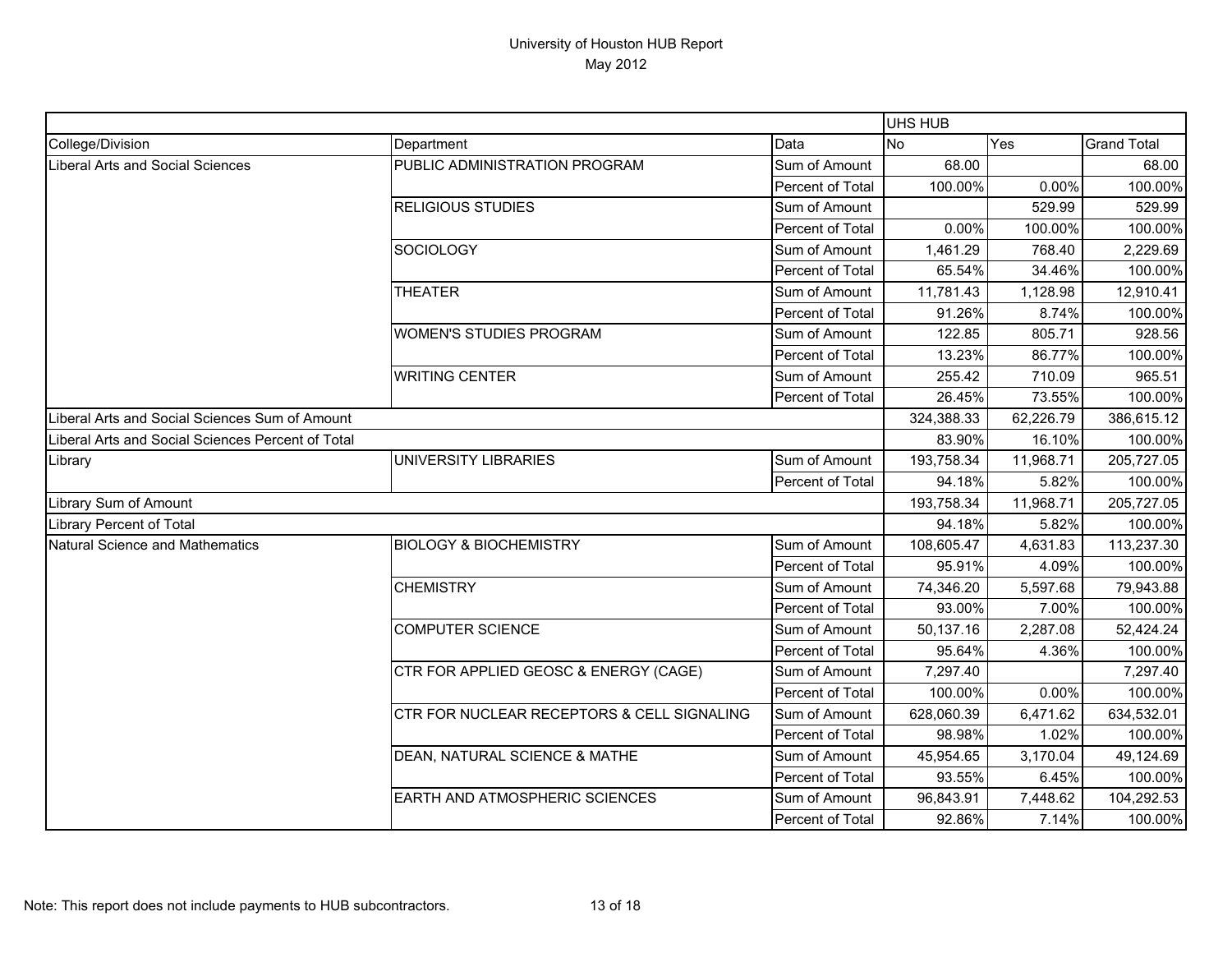|                                                  |                                               | UHS HUB          |              |           |                    |
|--------------------------------------------------|-----------------------------------------------|------------------|--------------|-----------|--------------------|
| College/Division                                 | Department                                    | Data             | <b>No</b>    | Yes       | <b>Grand Total</b> |
| Natural Science and Mathematics                  | INST FOR MULTIDIM AIR QUALITY STUDIES (IMAQS) | Sum of Amount    | 11,149.75    |           | 11,149.75          |
|                                                  |                                               | Percent of Total | 100.00%      | 0.00%     | 100.00%            |
|                                                  | <b>MATHEMATICS</b>                            | Sum of Amount    | 18,975.79    | 2,745.34  | 21,721.13          |
|                                                  |                                               | Percent of Total | 87.36%       | 12.64%    | 100.00%            |
|                                                  | <b>PHYSICS</b>                                | Sum of Amount    | 70,027.96    | 2,696.44  | 72,724.40          |
|                                                  |                                               | Percent of Total | 96.29%       | 3.71%     | 100.00%            |
| Natural Science and Mathematics Sum of Amount    |                                               |                  | 1,111,398.68 | 35,048.65 | 1,146,447.33       |
| Natural Science and Mathematics Percent of Total |                                               |                  | 96.94%       | 3.06%     | 100.00%            |
| Optometry                                        | DEAN, OPTOMETRY                               | Sum of Amount    | 29,239.67    | 49,015.80 | 78,255.47          |
|                                                  |                                               | Percent of Total | 37.36%       | 62.64%    | 100.00%            |
|                                                  | OPT VISION SCIENCES                           | Sum of Amount    | 44,961.63    | 1,546.80  | 46,508.43          |
|                                                  |                                               | Percent of Total | 96.67%       | 3.33%     | 100.00%            |
|                                                  | OPTOMETRY CLINIC                              | Sum of Amount    | 105,918.64   | 7,650.52  | 113,569.16         |
|                                                  |                                               | Percent of Total | 93.26%       | 6.74%     | 100.00%            |
| Optometry Sum of Amount                          |                                               |                  | 180,119.94   | 58,213.12 | 238,333.06         |
| Optometry Percent of Total                       |                                               | 75.57%           | 24.43%       | 100.00%   |                    |
| Pharmacy                                         | <b>CLINICAL PHARMACY &amp; ADMINISTRA</b>     | Sum of Amount    | 16,668.96    | 782.53    | 17,451.49          |
|                                                  |                                               | Percent of Total | 95.52%       | 4.48%     | 100.00%            |
|                                                  | DEAN, PHARMACY                                | Sum of Amount    | 34,097.60    | 3,666.85  | 37,764.45          |
|                                                  |                                               | Percent of Total | 90.29%       | 9.71%     | 100.00%            |
|                                                  | PHARMACOLOGICAL & PHARMACEUTIC                | Sum of Amount    | 33,677.67    | 134.46    | 33,812.13          |
|                                                  |                                               | Percent of Total | 99.60%       | 0.40%     | 100.00%            |
| Pharmacy Sum of Amount                           |                                               |                  | 84,444.23    | 4,583.84  | 89,028.07          |
| Pharmacy Percent of Total                        |                                               |                  | 94.85%       | 5.15%     | 100.00%            |
| Research                                         | ANIMAL CARE OPERATIONS                        | Sum of Amount    | 27,562.80    | 2,912.74  | 30,475.54          |
|                                                  |                                               | Percent of Total | 90.44%       | 9.56%     | 100.00%            |
|                                                  | CENTER FOR ADVANCED MATERIALS                 | Sum of Amount    | 7,300.41     | 263.33    | 7,563.74           |
|                                                  |                                               | Percent of Total | 96.52%       | 3.48%     | 100.00%            |
|                                                  | CTR FOR BIOMED/ENVIRON GENOMIC                | Sum of Amount    | 1,668.89     | 0.00      | 1,668.89           |
|                                                  |                                               | Percent of Total | 100.00%      | 0.00%     | 100.00%            |
|                                                  | CTR NEURO AND BIOMECH RESEARCH                | Sum of Amount    | 2,526.57     | 1,039.68  | 3,566.25           |
|                                                  |                                               | Percent of Total | 70.85%       | 29.15%    | 100.00%            |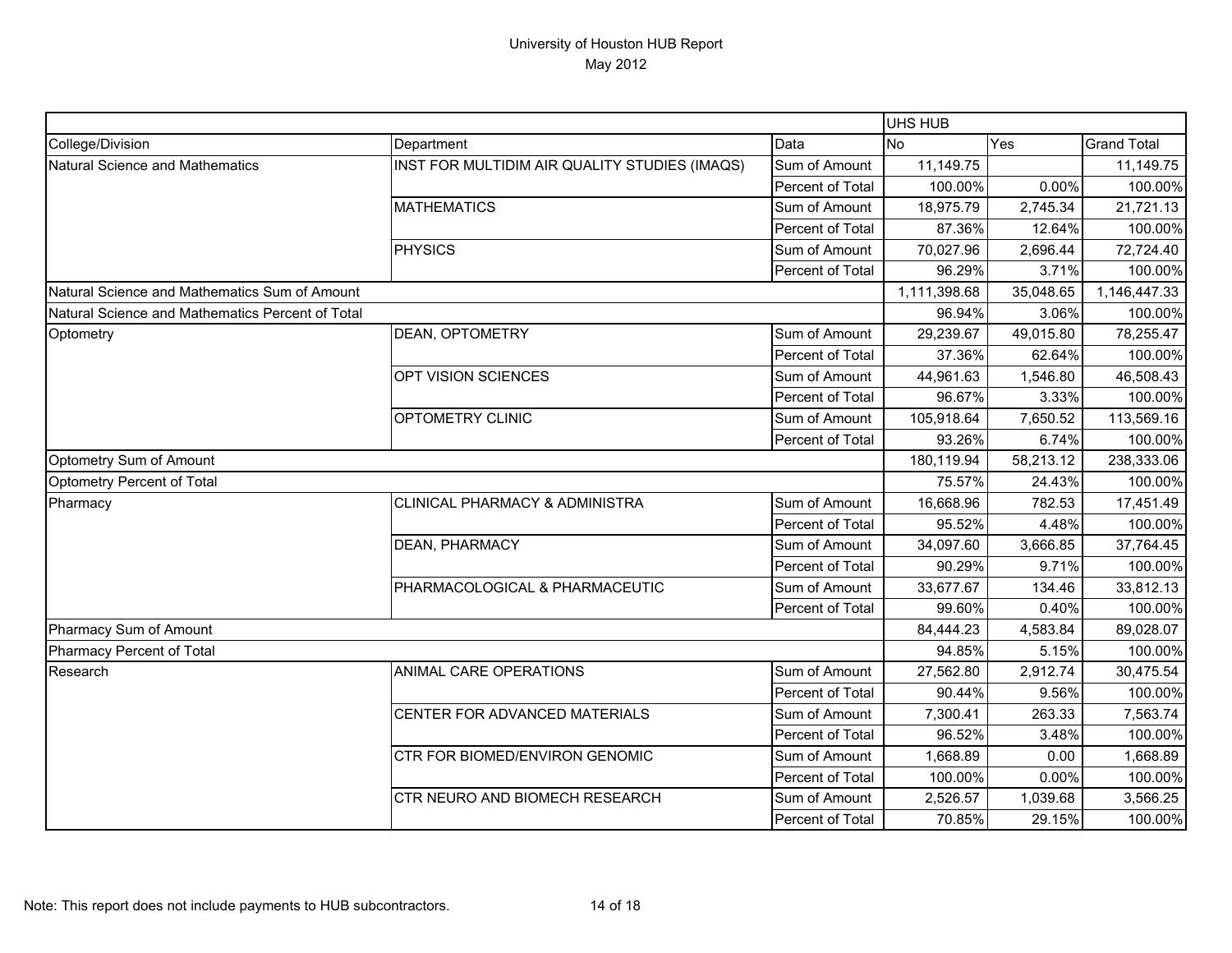|                           |                                         | UHS HUB                 |           |            |                    |
|---------------------------|-----------------------------------------|-------------------------|-----------|------------|--------------------|
| College/Division          | Department                              | Data                    | <b>No</b> | Yes        | <b>Grand Total</b> |
| Research                  | <b>GRANTS AND CONTRACTS</b>             | Sum of Amount           | 567.40    |            | 567.40             |
|                           |                                         | Percent of Total        | 100.00%   | 0.00%      | 100.00%            |
|                           | <b>HOUSTON COASTAL CENTER</b>           | Sum of Amount           | 2,010.90  |            | 2,010.90           |
|                           |                                         | Percent of Total        | 100.00%   | 0.00%      | 100.00%            |
|                           | INSTITUTE FOR MOLECULAR DESIGN          | Sum of Amount           | 33,473.13 |            | 33,473.13          |
|                           |                                         | Percent of Total        | 100.00%   | 0.00%      | 100.00%            |
|                           | <b>INSTITUTE FOR NANOENERGY</b>         | Sum of Amount           | 980.58    |            | 980.58             |
|                           |                                         | Percent of Total        | 100.00%   | $0.00\%$   | 100.00%            |
|                           | OFFICE OF TECHNOLOGY MANAGEMENT         | Sum of Amount           | 81,918.16 |            | 81,918.16          |
|                           |                                         | Percent of Total        | 100.00%   | 0.00%      | 100.00%            |
|                           | <b>RESEARCH DIVISION OFFICE</b>         | Sum of Amount           | 29,216.41 | 3,781.13   | 32,997.54          |
|                           |                                         | <b>Percent of Total</b> | 88.54%    | 11.46%     | 100.00%            |
|                           | <b>RESEARCH FINANCIAL SERVICES</b>      | Sum of Amount           | 881.49    | 115.13     | 996.62             |
|                           |                                         | Percent of Total        | 88.45%    | 11.55%     | 100.00%            |
|                           | <b>RESEARCH INFORMATION CENTER</b>      | Sum of Amount           | 2,218.77  | 152.33     | 2,371.10           |
|                           |                                         | Percent of Total        | 93.58%    | 6.42%      | 100.00%            |
|                           | RESEARCH POLICIES/COMPLIANCE/COMMITTEES | Sum of Amount           | 398.85    |            | 398.85             |
|                           |                                         | Percent of Total        | 100.00%   | 0.00%      | 100.00%            |
|                           | <b>TIMES</b>                            | Sum of Amount           | 26,931.34 | 7,041.24   | 33,972.58          |
|                           |                                         | Percent of Total        | 79.27%    | 20.73%     | 100.00%            |
|                           | TX CTR SUPERCONDUCTIVITY AT UH          | Sum of Amount           | 55,597.35 | 7,272.66   | 62,870.01          |
|                           |                                         | Percent of Total        | 88.43%    | 11.57%     | 100.00%            |
|                           | TX LEARNING/COMPUTATIONAL CTR           | Sum of Amount           | 28,400.06 | 3,751.93   | 32,151.99          |
|                           |                                         | Percent of Total        | 88.33%    | 11.67%     | 100.00%            |
|                           | TX OBESITY RESEARCH CENTER              | Sum of Amount           | 236.28    | 544.60     | 780.88             |
|                           |                                         | Percent of Total        | 30.26%    | 69.74%     | 100.00%            |
| Research Sum of Amount    |                                         | 301,889.39              | 26,874.77 | 328,764.16 |                    |
| Research Percent of Total |                                         | 91.83%                  | 8.17%     | 100.00%    |                    |
| <b>Student Affairs</b>    | <b>CAMPUS RECREATION</b>                | Sum of Amount           | 14,715.48 | 2,272.94   | 16,988.42          |
|                           |                                         | Percent of Total        | 86.62%    | 13.38%     | 100.00%            |
|                           | CENTER FOR STUDENT INVOLVEMENT          | Sum of Amount           | 12,268.23 | 304.60     | 12,572.83          |
|                           |                                         | Percent of Total        | 97.58%    | 2.42%      | 100.00%            |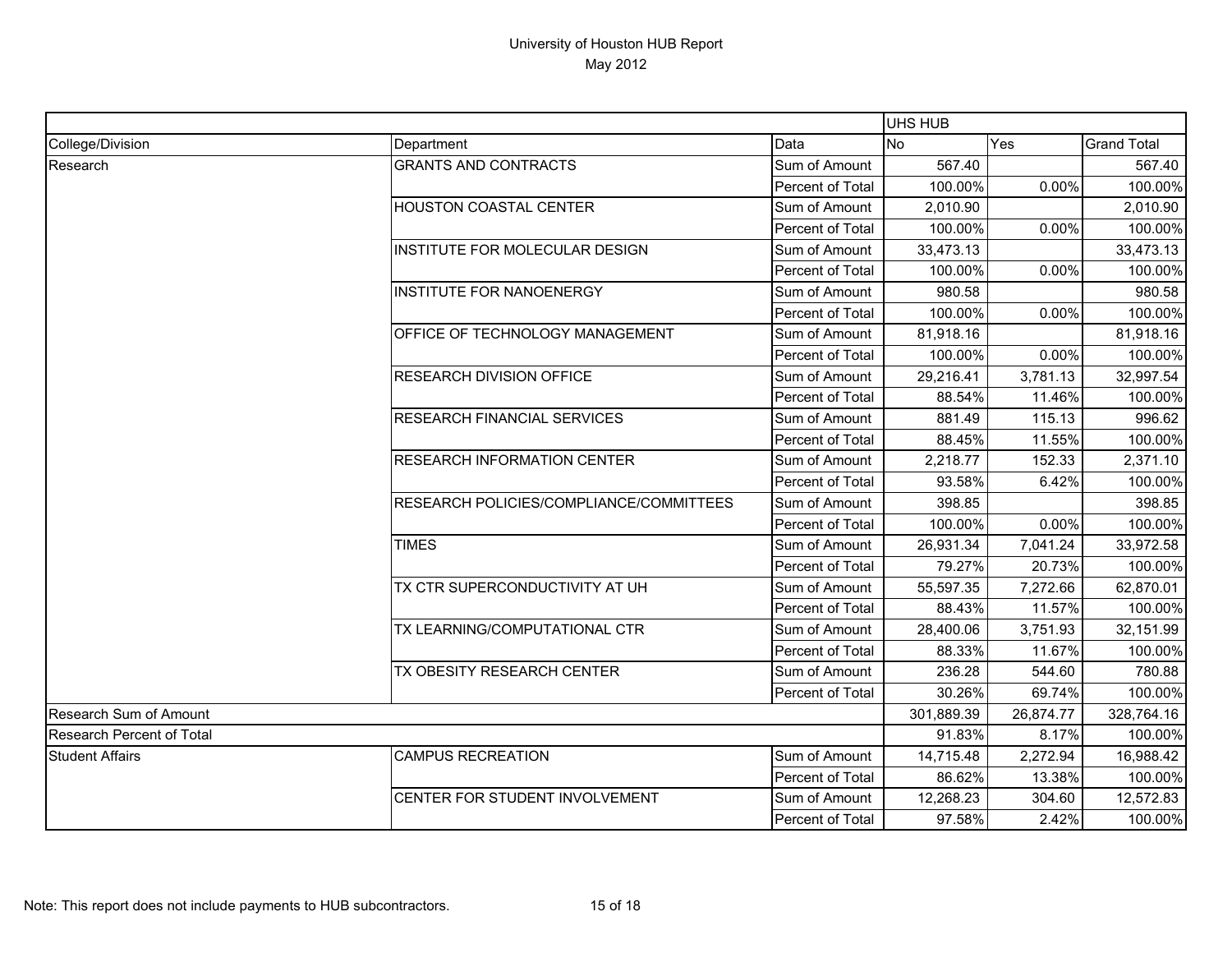|                                         |                                       |                  | <b>UHS HUB</b> |           |                    |
|-----------------------------------------|---------------------------------------|------------------|----------------|-----------|--------------------|
| College/Division                        | Department                            | Data             | <b>No</b>      | Yes       | <b>Grand Total</b> |
| <b>Student Affairs</b>                  | CHILDREN'S LEARNING CENTER            | Sum of Amount    | 8,421.63       | 1,744.55  | 10,166.18          |
|                                         |                                       | Percent of Total | 82.84%         | 17.16%    | 100.00%            |
|                                         | <b>COUNSELING AND PSYCH SVCS</b>      | Sum of Amount    | 1,537.27       | 583.33    | 2,120.60           |
|                                         |                                       | Percent of Total | 72.49%         | 27.51%    | 100.00%            |
|                                         | <b>CTR FOR LEADERSHIP &amp; FSL</b>   | Sum of Amount    | 930.04         | 253.54    | 1,183.58           |
|                                         |                                       | Percent of Total | 78.58%         | 21.42%    | 100.00%            |
|                                         | <b>DEAN OF STUDENTS</b>               | Sum of Amount    | 4,151.04       | 621.05    | 4,772.09           |
|                                         |                                       | Percent of Total | 86.99%         | 13.01%    | 100.00%            |
|                                         | <b>RELIGION CENTER</b>                | Sum of Amount    | 187.69         |           | 187.69             |
|                                         |                                       | Percent of Total | 100.00%        | 0.00%     | 100.00%            |
|                                         | <b>RESIDENTIAL LIFE &amp; HOUSING</b> | Sum of Amount    | 25,803.41      | 316.68    | 26,120.09          |
|                                         |                                       | Percent of Total | 98.79%         | 1.21%     | 100.00%            |
|                                         | <b>STUDENT AFFAIRS</b>                | Sum of Amount    | 5,098.87       | 948.04    | 6,046.91           |
|                                         |                                       | Percent of Total | 84.32%         | 15.68%    | 100.00%            |
|                                         | <b>STUDENT HEALTH CENTER</b>          | Sum of Amount    | 29,219.17      | 6,948.92  | 36,168.09          |
|                                         |                                       | Percent of Total | 80.79%         | 19.21%    | 100.00%            |
|                                         | <b>STUDENT PUBLICATIONS</b>           | Sum of Amount    | 5,176.24       | 115.54    | 5,291.78           |
|                                         |                                       | Percent of Total | 97.82%         | 2.18%     | 100.00%            |
|                                         | UNIVERSITY CAREER SERVICES            | Sum of Amount    | 776.57         | 595.79    | 1,372.36           |
|                                         |                                       | Percent of Total | 56.59%         | 43.41%    | 100.00%            |
|                                         | UNIVERSITY CENTER                     | Sum of Amount    | 15,110.75      | 2,590.17  | 17,700.92          |
|                                         |                                       | Percent of Total | 85.37%         | 14.63%    | 100.00%            |
| <b>Student Affairs Sum of Amount</b>    |                                       |                  | 123,396.39     | 17,295.15 | 140,691.54         |
| <b>Student Affairs Percent of Total</b> |                                       |                  | 87.71%         | 12.29%    | 100.00%            |
| Technology                              | CENTER FOR APPLIED TECHNOLOGY         | Sum of Amount    | 8,735.20       | 1,067.99  | 9,803.19           |
|                                         |                                       | Percent of Total | 89.11%         | 10.89%    | 100.00%            |
|                                         | CENTER FOR LIFE SCIENCES TECH         | Sum of Amount    | 63.00          |           | 63.00              |
|                                         |                                       | Percent of Total | 100.00%        | 0.00%     | 100.00%            |
|                                         | CENTER FOR TECHNOLOGY LITERACY        | Sum of Amount    | 5,460.34       |           | 5,460.34           |
|                                         |                                       | Percent of Total | 100.00%        | 0.00%     | 100.00%            |
|                                         | <b>CONSTRUCTION MANAGEMENT</b>        | Sum of Amount    | 1,077.71       | 175.13    | 1,252.84           |
|                                         |                                       | Percent of Total | 86.02%         | 13.98%    | 100.00%            |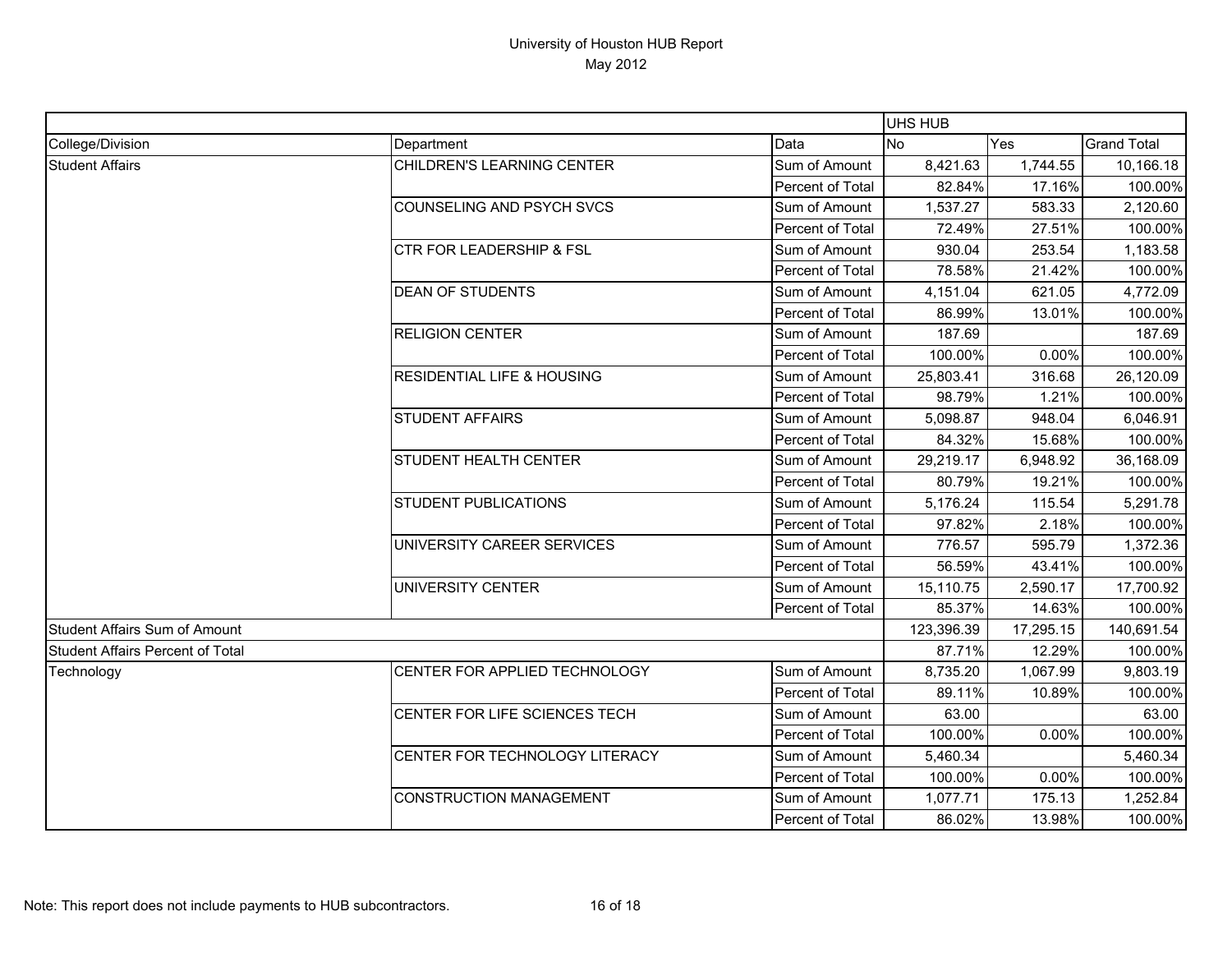|                                         |                                         |                  | <b>UHS HUB</b> |            |                    |
|-----------------------------------------|-----------------------------------------|------------------|----------------|------------|--------------------|
| College/Division                        | Department                              | Data             | <b>No</b>      | Yes        | <b>Grand Total</b> |
| Technology                              | DEAN, TECHNOLOGY                        | Sum of Amount    | 12,281.01      | 18,269.95  | 30,550.96          |
|                                         |                                         | Percent of Total | 40.20%         | 59.80%     | 100.00%            |
|                                         | <b>ENGINEERING TECHNOLOGY</b>           | Sum of Amount    | 17,736.09      | 4,202.73   | 21,938.82          |
|                                         |                                         | Percent of Total | 80.84%         | 19.16%     | 100.00%            |
|                                         | HUMAN DEVELOP AND CONSUMER SCI          | Sum of Amount    | 12,428.72      | 1,900.92   | 14,329.64          |
|                                         |                                         | Percent of Total | 86.73%         | 13.27%     | 100.00%            |
|                                         | <b>INFORMATION &amp; LOGISTICS TECH</b> | Sum of Amount    | 2,833.69       | 445.27     | 3,278.96           |
|                                         |                                         | Percent of Total | 86.42%         | 13.58%     | 100.00%            |
|                                         | TX MANUFACTURING ASSISTANCE CTR (TMAC)  | Sum of Amount    | 20,621.37      |            | 20,621.37          |
|                                         |                                         | Percent of Total | 100.00%        | 0.00%      | 100.00%            |
| Technology Sum of Amount                |                                         | 81,237.13        | 26,061.99      | 107,299.12 |                    |
| <b>Technology Percent of Total</b>      |                                         |                  | 75.71%         | 24.29%     | 100.00%            |
| <b>University Advancement</b>           | <b>ANNUAL GIVING</b>                    | Sum of Amount    | 54,963.63      | 1,410.81   | 56,374.44          |
|                                         |                                         | Percent of Total | 97.50%         | 2.50%      | 100.00%            |
|                                         | <b>DEVELOPMENT</b>                      | Sum of Amount    | 5,975.68       | 3,183.05   | 9,158.73           |
|                                         |                                         | Percent of Total | 65.25%         | 34.75%     | 100.00%            |
|                                         | <b>DONOR &amp; ALUMNI RECORDS</b>       | Sum of Amount    | 4,022.85       |            | 4,022.85           |
|                                         |                                         | Percent of Total | 100.00%        | 0.00%      | 100.00%            |
|                                         | MARKETING-ADVANCEMENT                   | Sum of Amount    | 39,335.52      | 1,322.88   | 40,658.40          |
|                                         |                                         | Percent of Total | 96.75%         | 3.25%      | 100.00%            |
|                                         | PLANNED GIVING                          | Sum of Amount    | 5,264.44       |            | 5,264.44           |
|                                         |                                         | Percent of Total | 100.00%        | 0.00%      | 100.00%            |
|                                         | UNIVERSITY ADVANCEMENT                  | Sum of Amount    | 9,532.61       | 1,387.23   | 10,919.84          |
|                                         |                                         | Percent of Total | 87.30%         | 12.70%     | 100.00%            |
|                                         | UNIVERSITY ADVANCEMENT SUPPORT          | Sum of Amount    | 1,318.09       | 2,473.00   | 3,791.09           |
|                                         |                                         | Percent of Total | 34.77%         | 65.23%     | 100.00%            |
|                                         | UNIVERSITY COMMUNICATIONS               | Sum of Amount    | 2,009.40       | 170.28     | 2,179.68           |
|                                         |                                         | Percent of Total | 92.19%         | 7.81%      | 100.00%            |
|                                         | UNIVERSITY RELATIONS                    | Sum of Amount    | 36.00          | 13.43      | 49.43              |
|                                         |                                         | Percent of Total | 72.83%         | 27.17%     | 100.00%            |
| University Advancement Sum of Amount    |                                         | 122,458.22       | 9,960.68       | 132,418.90 |                    |
| University Advancement Percent of Total |                                         |                  | 92.48%         | 7.52%      | 100.00%            |